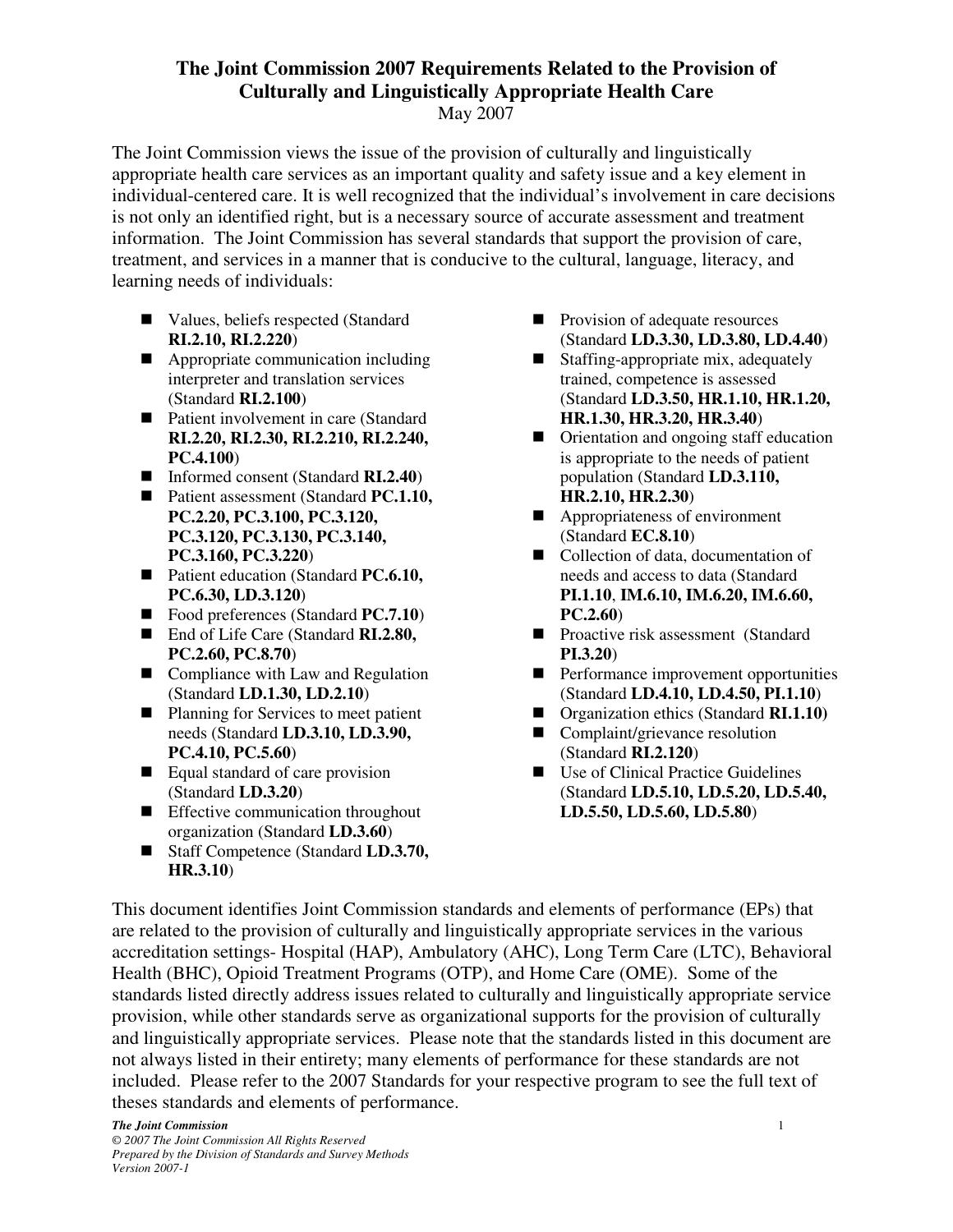# **Ethics, Rights, and Responsibilities**

## **Overview**

"…The standards in this chapter address the following processes and activities related to ethical care and business practices:

• Considering the values and preferences of [patients/residents/clients], including the decision to discontinue care, treatment, and services…

…[Patients/residents/clients] deserve care, treatment, and services that safeguard their personal dignity and respect their cultural, psychosocial, and spiritual values. These values often influence the [patient/residents/client]'s perceptions and needs. By understanding and respecting these values, providers can meet care, treatment, and service needs and preferences.

## **Organization Ethics**

[An organization] has an ethical responsibility to the [patients] and community it serves. To fulfill this responsibility, ethical care, treatment, and service practices and ethical business practices must go hand in hand. Furthermore, the [organization] provides care, treatment, and services within its scope, stated mission and philosophy, and applicable law and regulation.

The [organization]'s system of ethics supports honest and appropriate interactions with [patients]. The system of ethics also includes [patients] whenever possible in decisions about their care, treatment, and services, including ethical issues.

#### **Standard RI.1.10**

The [organization] follows ethical behavior in its care, treatment, and services and business practices.

**EP.7.** The leaders ensure that care, treatment, and services are not negatively affected when the [organization] grants a staff member's request to be excused from participating in an aspect of the care, treatment, and services.

## **Individual Rights**

A mere list of rights cannot guarantee those rights. Rather, an organization shows its support of rights by how its staff interacts with [patients/residents/clients] and involves them in decisions about their care, treatment, and services. These standards focus on how the organization respects the culture and rights of [patients/residents/clients] during those interactions. This begins with respecting their right to treatment, care, or service.

**Standard RI.2.10** The organization respects the rights of (patients/residents/clients). **EP.2.** Each [patient/resident/client] has a right to have his or her cultural, psychosocial, spiritual and personal values, beliefs, and preferences respected.

**EP.3.** The [organization] supports the right of each [patient/resident/client] to personal dignity. **EP.4. (HAP, LTC, BHC, OME only)** (**BHC:** In 24-hour settings,) The [organization] accommodates the right to pastoral and other spiritual services for [patients/residents/clients].

**Standard RI.2.20** [Patients/Residents/Clients] receive information about their rights. **EP.1. (HAP, OME, BHC only)** Information on rights is provided to each [patient/resident/client]. **EP.2. (AHC only)** Information about [patient/resident/client] rights is readily accessible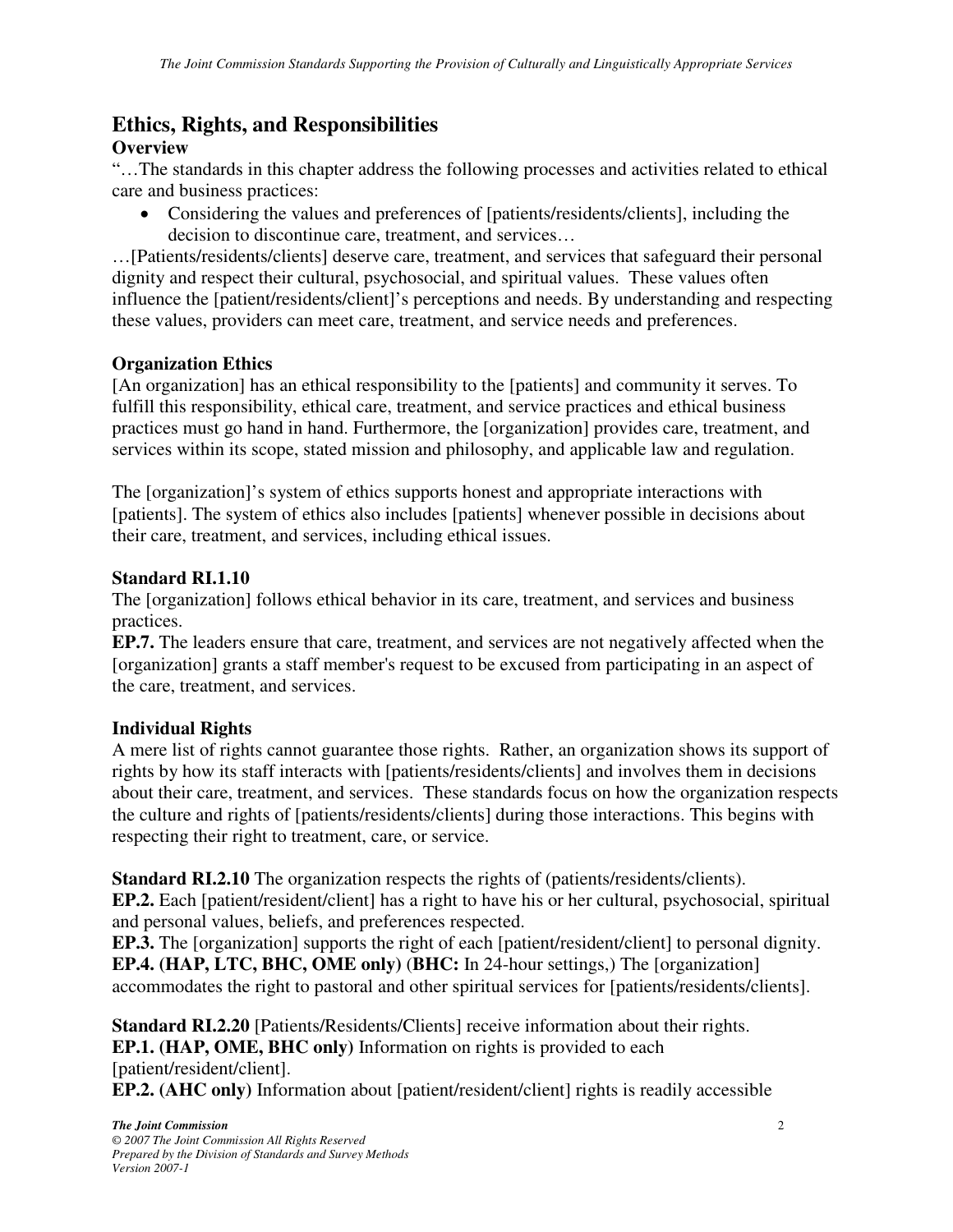**EP.3**. **(LTC only)** Information on rights is given and explained to each resident upon admission and when any rights are changed.

**EP.4. (LTC only)** The resident acknowledges in writing receipt of rights information and any changes to it as appropriate to the populations served or residents.

**EP.5**. **(HAP, LTC only)** Information on the extent to which the [organization] is able, unable, or unwilling to honor advance directives is given upon admission if the [patient/resident/client] has an advance directive.

**EP.15. (BHC-OTP only)** Programs support patient choice in seeking alternative therapies while providing appropriate guidance in the process. Programs may provide culturally appropriate or popular and non-harmful alternative therapies as indicated (such as acupuncture or providing a space for sweat lodge ceremonies in a rural clinic serving Native Americans).

**Standard RI.2.30** [Patients/Residents/Clients] are involved in decisions about care, treatment, and services provided.

#### **Rationale for RI.2.30**

Making decisions about care, treatment, and services sometimes presents questions, conflicts, or other dilemmas for the [organization] and the [patients/residents/clients], family, or other decision makers. These dilemmas may involve issues about admission; care, treatment, and services; or discharge. The [organization] works with [patients/residents/clients], and when appropriate their families, to resolve such dilemmas.

**EP.1.** [Patients/Residents/Clients] are involved in decisions about their care, treatment, and services.

**EP.2.** [Patients/Residents/Clients] are involved in resolving dilemmas about care, treatment, and services.

## **Standard RI.2.40** Informed consent is obtained.

## **Rationale for RI.2.40**

The goal of the informed consent process is to establish a mutual understanding between the [patient/resident/client] and the (**AHC, HAP, LTC, OME:** physician or other) (**AHC, HAP:**  licensed independent practitioner) (**BHC, LTC, OME:** provider or practitioner) who provides the care, treatment, and services about the care, treatment, and services that the [patient/resident/client] receives. This process allows each [patient/resident/client] to fully participate in decisions about his or her care, treatment, and services.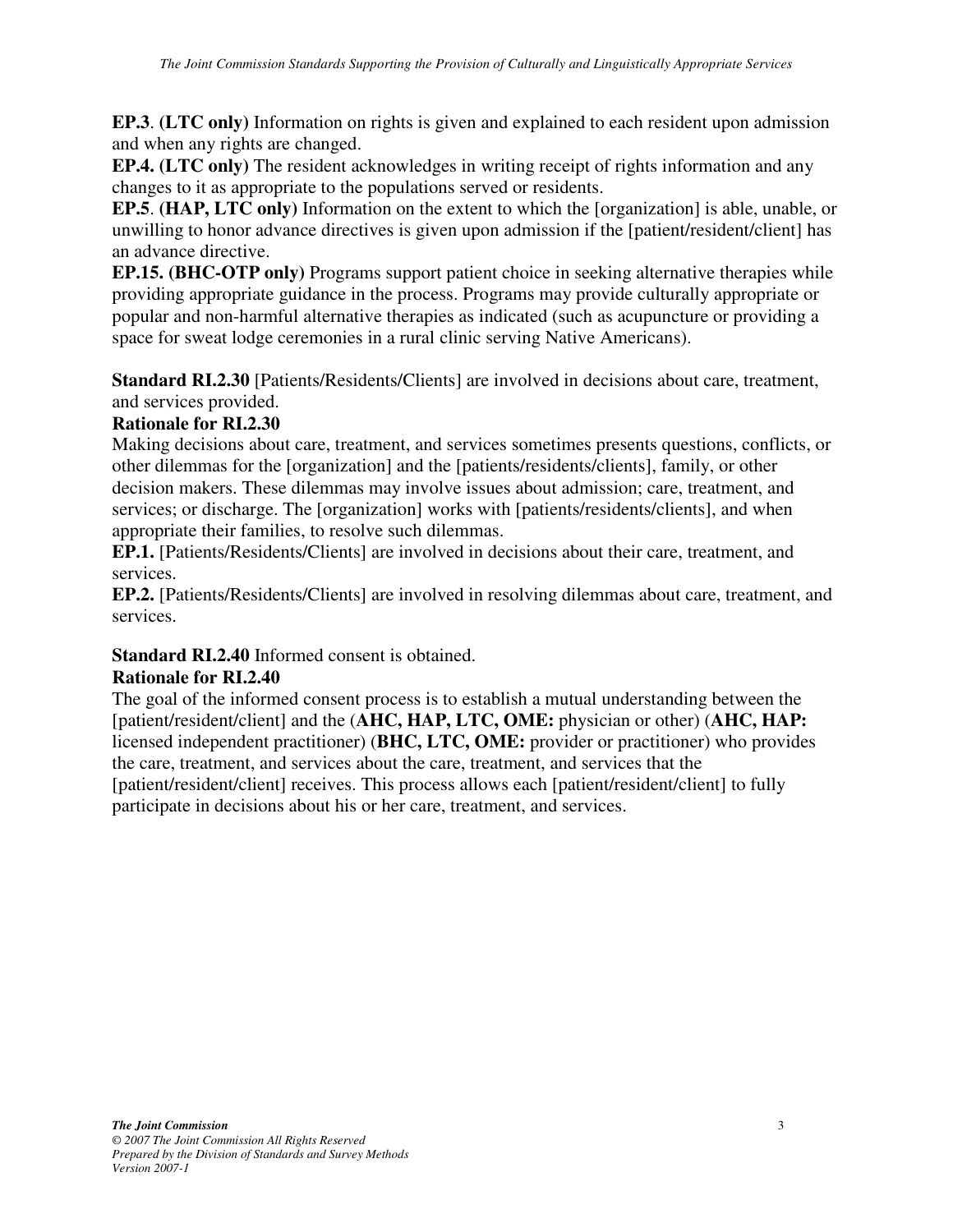**EP.1.** The [organization]'s policies describe the following:

- Which, if any, procedures or care, treatment, and services provided require informed consent
- The process used to obtain informed consent
- How informed consent is to be documented in the record (**LTC, OME: ,** including informed consent gathered by other providers, if required)
- When a surrogate decision maker, rather than the [patient/resident/client], may give informed consent
- When procedures or care, treatment, and services normally requiring informed consent may be given without informed consent

**EP.2.** Informed consent is obtained and documented in accordance with the [organization]'s policy.

**EP.3.** A complete informed consent process includes a discussion of the following elements:<sup>1</sup>

- The nature of the proposed care, treatment, services, medications, interventions, or procedures
- **(AHC, HAP, LTC, OME only)** Potential benefits, risks, or side effects, including potential problems that might occur during recuperation
- The likelihood of achieving goals
- Reasonable alternatives
- The relevant risks, benefits, and side effects related to alternatives, including the possible results of not receiving care, treatment, and services
- When indicated, any limitations on the confidentiality of information learned from or about the [patient/resident/client]
- **(BHC only)** When indicated, potential problems related to recovery or reunification with families

**Standard RI.2.80** The [organization] addresses the wishes of the [patient/resident/client] relating to end of life decisions.

**EP.9**. **(HAP and LTC only)** The [organization] documents and honors the

[patient's/resident's/client's] wishes concerning organ donation within the limits of the law or [organization] capacity.

**EP.20. (LTC only)** The [organization] determines residents' wishes about organ donation when they are admitted.

**Standard RI.2.100** The organization respects the [patient's/resident's/client's] right to and need for effective communication.

## **Rationale for RI.2.100**

 $\overline{a}$ 

The [patient/resident/client] has the right to receive information in a manner that he or she understands. This includes communication between the [organization] and the [patient/resident/client], as well as communication between the [patient/resident/client] and others outside the [organization].

<sup>1</sup> Documentation of the items listed in Element of Performance 3 may be in a form, progress notes, or elsewhere in the record.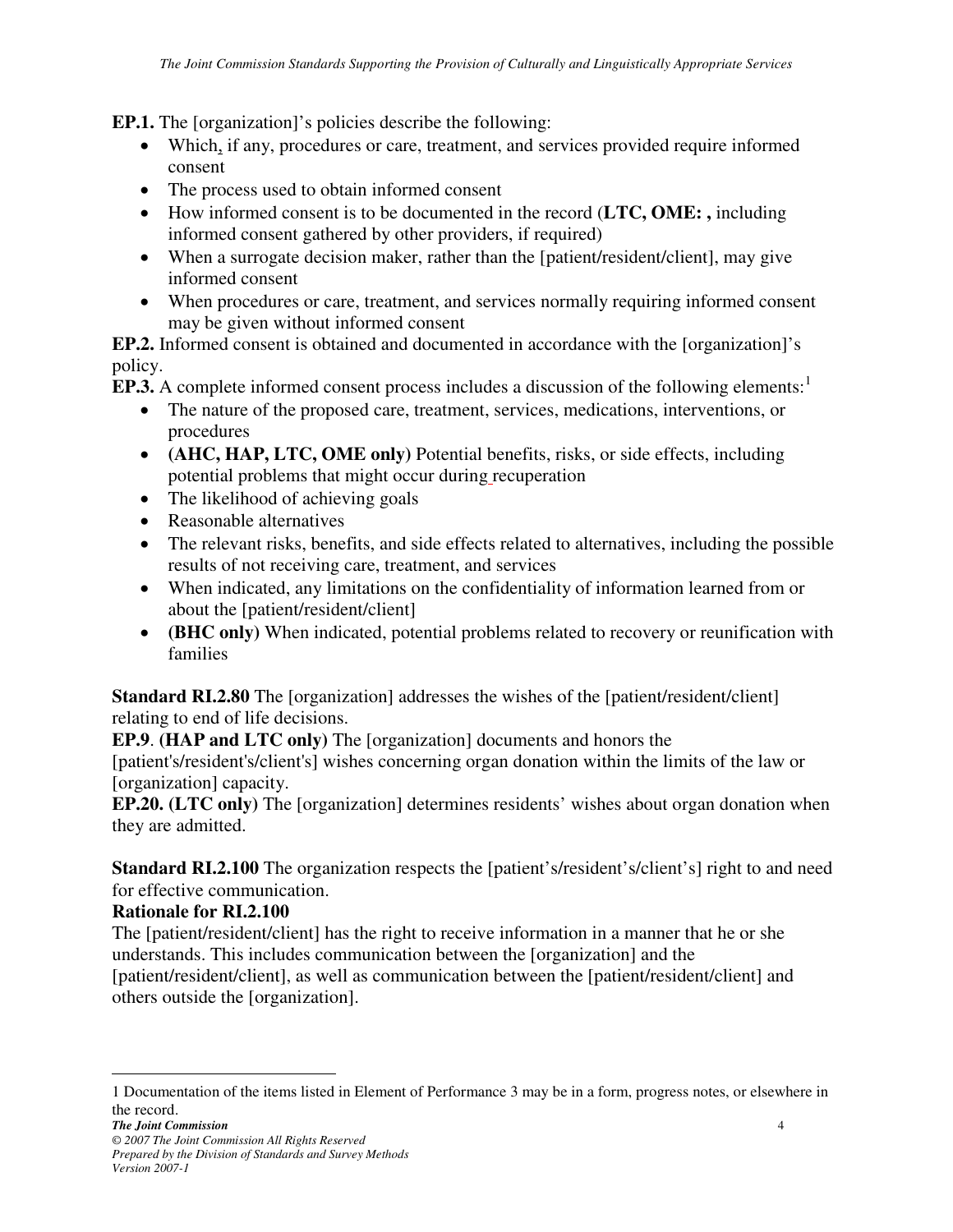**EP.1.** The [organization] respects the right and need of [patients/residents/clients] for effective communication.

**EP.2.** Written information provided is appropriate to the age, understanding, and as appropriate to the population served, the language of the [patient/resident/client].

**EP.3.** The [organization] provides interpretation (including translation) services as necessary.

**EP.4.** The [organization] addresses the needs of those with vision, speech, hearing, language and cognitive impairments.

**Standard RI.2.120** The [organization] addresses the resolution of complaints from [patients/residents/clients] and their families.

**EP.1.** The [organization] informs [patients/residents/clients], families, and staff about the (**AHC, BHC, HAP, OME:** complaint) (**LTC:** internal complaint/grievance) resolution process **(LTC:**  upon admission**)**.

**EP.2.** The [organization] receives, reviews, and, when possible, resolves complaints from [patients/residents/clients] and their families.

**EP.6. (LTC only)** The [organization] prominently posts a description of the complaint/grievance process in the facility.

**EP.7. (LTC only)** If the [organization] does not resolve the complaint/grievance to the resident's or family's satisfaction, it refers them to other sources of assistance, such as ombudsman, legal services, or adult protective services programs.

**Standard RI.2.210 (LTC only)** Residents have a right to a quality of life that supports independent expression, choice, and decision making, consistent with applicable law and regulation.

**EP.1**. Residents receive care that respects their independence, expression of choice, and decision making.

**EP.2.** Residents' choices about their planned course of care, treatment, and services are supported by the [organization].

**EP.3.** Residents' health beliefs and expectations are honored by the [organization].

**Standard RI.2.220 (LTC only)** Residents receive care that respects their personal values, beliefs, cultural and spiritual preferences, and life-long patterns of living.

**EP.1.** Residents' personal values, beliefs, and cultural and spiritual preferences are respected by the [organization].

**EP.2.** Residents' life-long patterns of living, including lifestyle choices related to sexual orientation are respected by the [organization].

**Standard RI.2.240 (LTC only)** Residents can participate or refuse to participate in social, spiritual, or community activities and groups.

**EP. 1.** Each resident's choice to participate or refuse to participate in social, spiritual, or community activities and groups is supported by the [organization].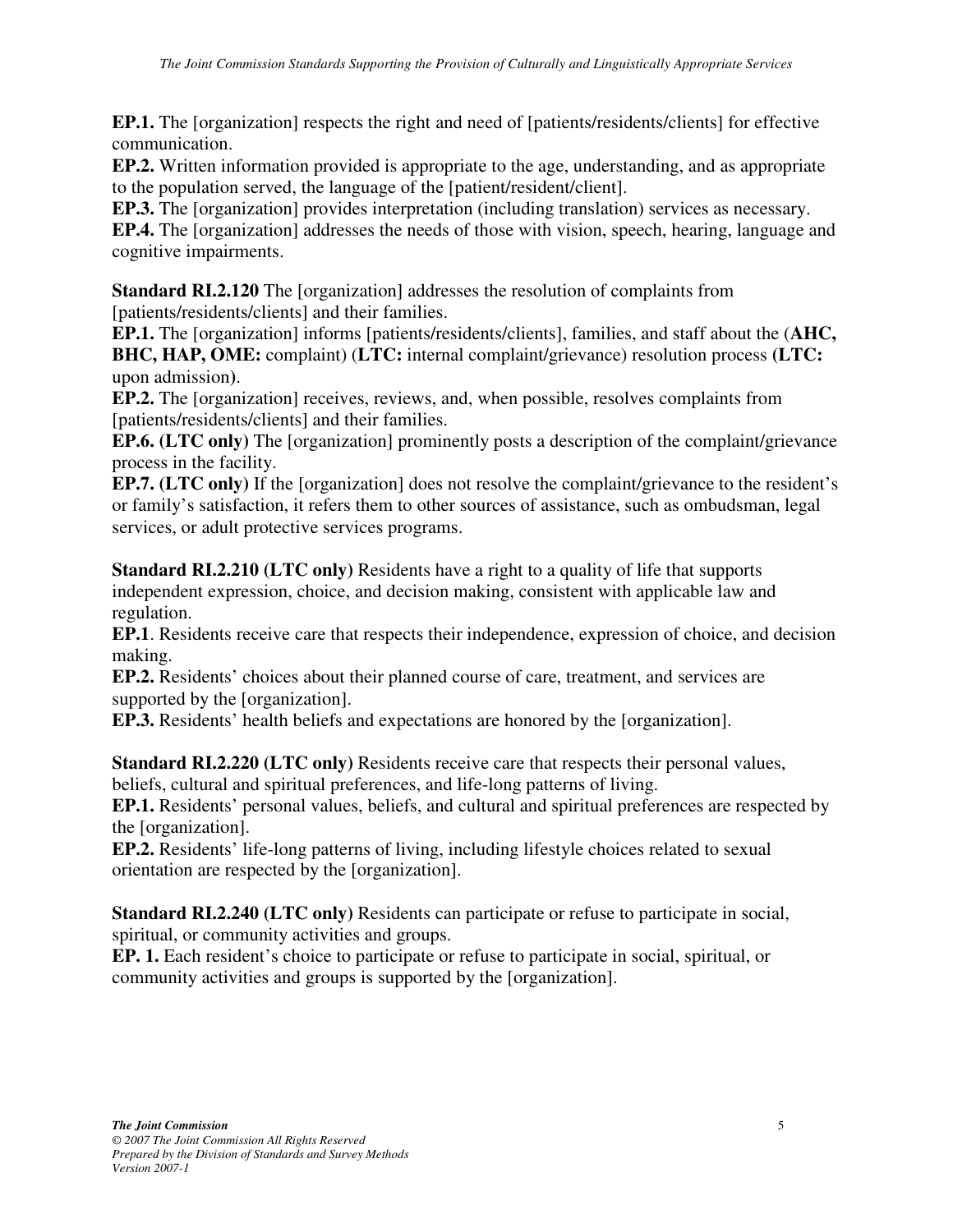#### **Provision of Care, Treatment, and Services Overview**

Care, treatment, and services are provided through the successful coordination and completion of a series of processes that include appropriate initial (**BHC**: screening or) assessment of needs; development of a plan for care, treatment, and services; the provision of care, treatment, and services; ongoing assessment of whether the care, treatment, and services provided are meeting the [patient/resident/client]'s needs, and either the successful discharge of the [patient/resident/client] or referral or transfer of the [patient/resident/client] for continuing care, treatment, and services.

**Standard PC.1.10** The [organization] accepts for care, treatment, and services only those [patients/residents/clients] whose identified care, treatment, and service needs it can meet. **EP.1.** The organization has a defined written process that includes the following:

- The information to be gathered to determine eligibility for (**BHC:** care, treatment, and services) entrance into the [organization]
- The populations of [patients/residents/clients] accepted or not accepted by the [organization] (for example, programs designed to treat adults that do not treat young children)
- The criteria to determine eligibility for (BHC: care, treatment, and services) entry into the system
- The procedures for accepting referrals

**EP.2**. **(BHC, LTC only)** [Residents/Clients] are screened for appropriateness at the point of first contact (including contact by phone) with the [organization].

**EP.4**. **(LTC only)** If a resident is not accepted after referral and preadmission screening, the reasons for denying admission are stated.

**EP.5**. **(LTC only)** The staff refers the resident to another appropriate [organization], making reasonable referral efforts.

**EP.6**. **(LTC only)** The staff explains to the referring [organization] its reasons for not accepting the resident and when possible, suggests a more appropriate [organization].

**EP.7**. **(BHC, LTC only)** When warranted by need, separate specialized screening, assessment and reassessment processes are identified for the various populations served.

**EP.8**. **(BHC only)** After screening, clients are matched with the care, treatment, and services in the [organization] most appropriate to their needs.

**EP.9**. The [organization] accepts [patients/residents/clients] for care, treatment, and services according to established processes.

**EP.15**. **(BHC-OTP only)** The process for providing access to care, treatment, health professionals, and services addresses the following:

- Criteria for admission based on the DSM-IV definition of opioid dependence
- Criteria for determining a diagnosis of addiction<sup>2</sup> based on behavior

- Continuing to use the opioid despite known adverse consequences to self, family, or society
- Obtaining illicit opioids

- Using prescribed opioids inappropriately
- One or more attempts at gradual removal of physical dependence on opioids (detoxification) using methadone. This is also called medically supervised withdrawal (MSW). An unsuccessful attempt at MSW is evidenced by uncontrollable drug craving (or actual use) caused by insufficient methadone dose

<sup>2</sup> Behavior supportive of a diagnosis of addiction might include the following: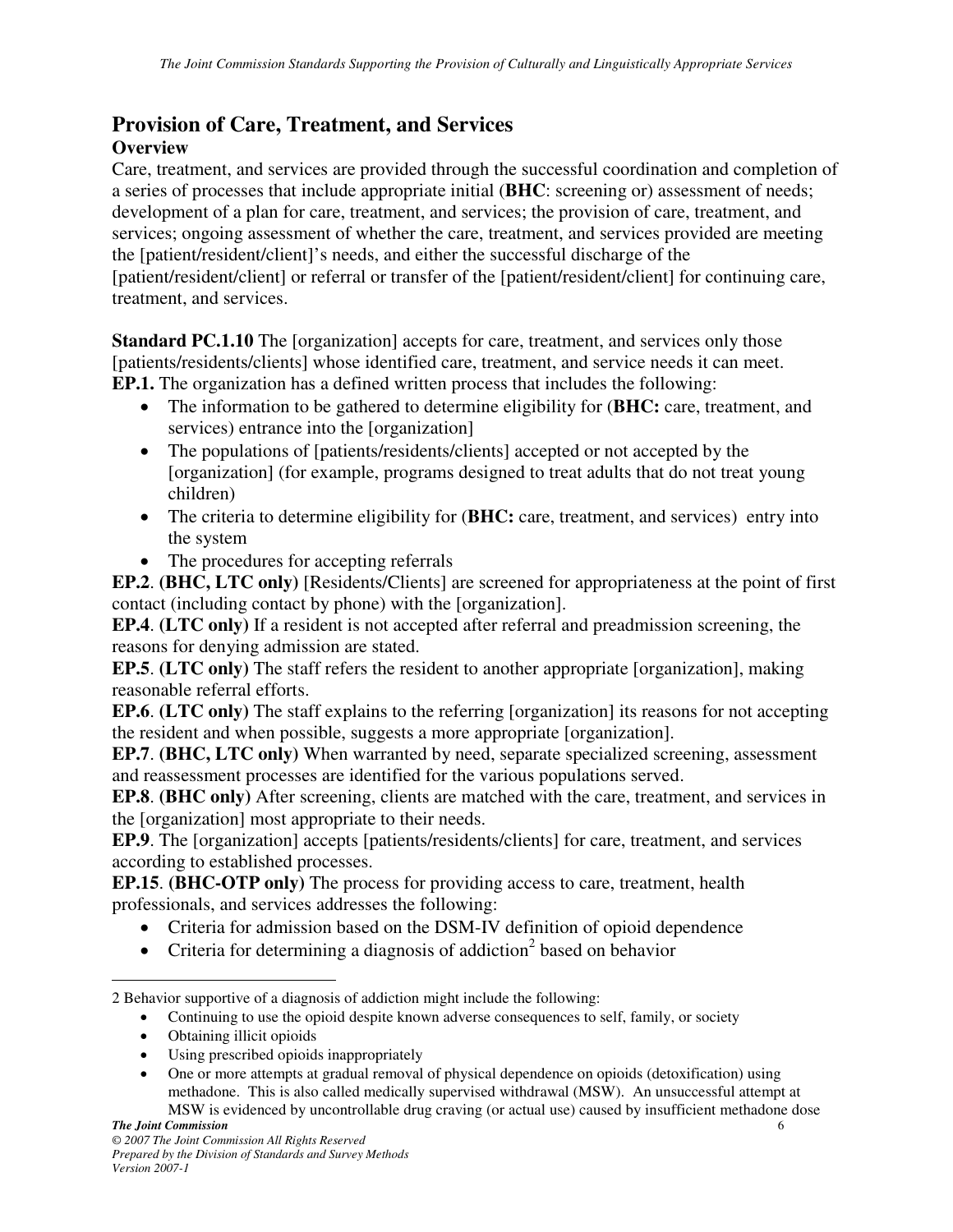- Special populations where the absence of physiological dependence should not be an exclusion criterion and admission is clinically justified
- Patients are not generally admitted to opioid addiction therapy to receive opioids only for pain
- Measures commensurate with the severity of the problem and its documented consequences are taken to prevent patients from enrolling in treatment provided by more than one clinic or individual practitioner
- Opioid addiction treatment programs should be encouraged to participate in central registries designed and implemented by the state
- Patients under 18 are required to have had two documented attempts at short-term medically-supervised withdrawal (detoxification) or drug-free treatment to be eligible for maintenance treatment

**Standard PC.2.20 (AHC, HAP, LTC, OME only)** The [organization] defines in writing the data and information gathered during assessment and reassessment.

**EP.3. (AHC, HAP, LTC, OME only)** If applicable, separate specialized assessment and reassessment information is identified for the various populations served.

**EP.4. (HAP, AHC only)** The information defined by the [organization] to be gathered during the initial assessment includes the following, as relevant to the care, treatment, and services:

- Physical assessment, as appropriate
- Psychological assessment, as appropriate
- Social assessment, as appropriate
- Each [patient]'s nutrition and hydration status, as appropriate
- Each [patient]'s functional status, as appropriate
- For [patients] receiving end-of-life care, the social, spiritual, and cultural variables that influence the perceptions and expressions of grief by the [patient], family members, or significant others

**EP.6.** (**OME only**) The information defined by the [organization] to be gathered during the initial assessment includes, as relevant to the care, treatment, and services, at least the following:

- Pertinent diagnoses
- Pertinent physical findings
- Pertinent medical history
- The [patient]'s functional status
- The [patient]'s psychosocial status (for example, emotional barriers to treatment, cognitive limitations, memory, orientation)
- Cultural or religious practices that may affect care, treatment, and services
- The [patient]'s family or support system and the care they are capable and willing to provide
- The [patient]'s and family's educational needs, abilities, motivation, and readiness to learn
- The [patient]'s home environment (for example, architectural barriers, safety hazards, availability of electricity, telephone service, and so on)

during an admission for detoxification or MSW directly into the early phase of methadone/LAAM maintenance treatment.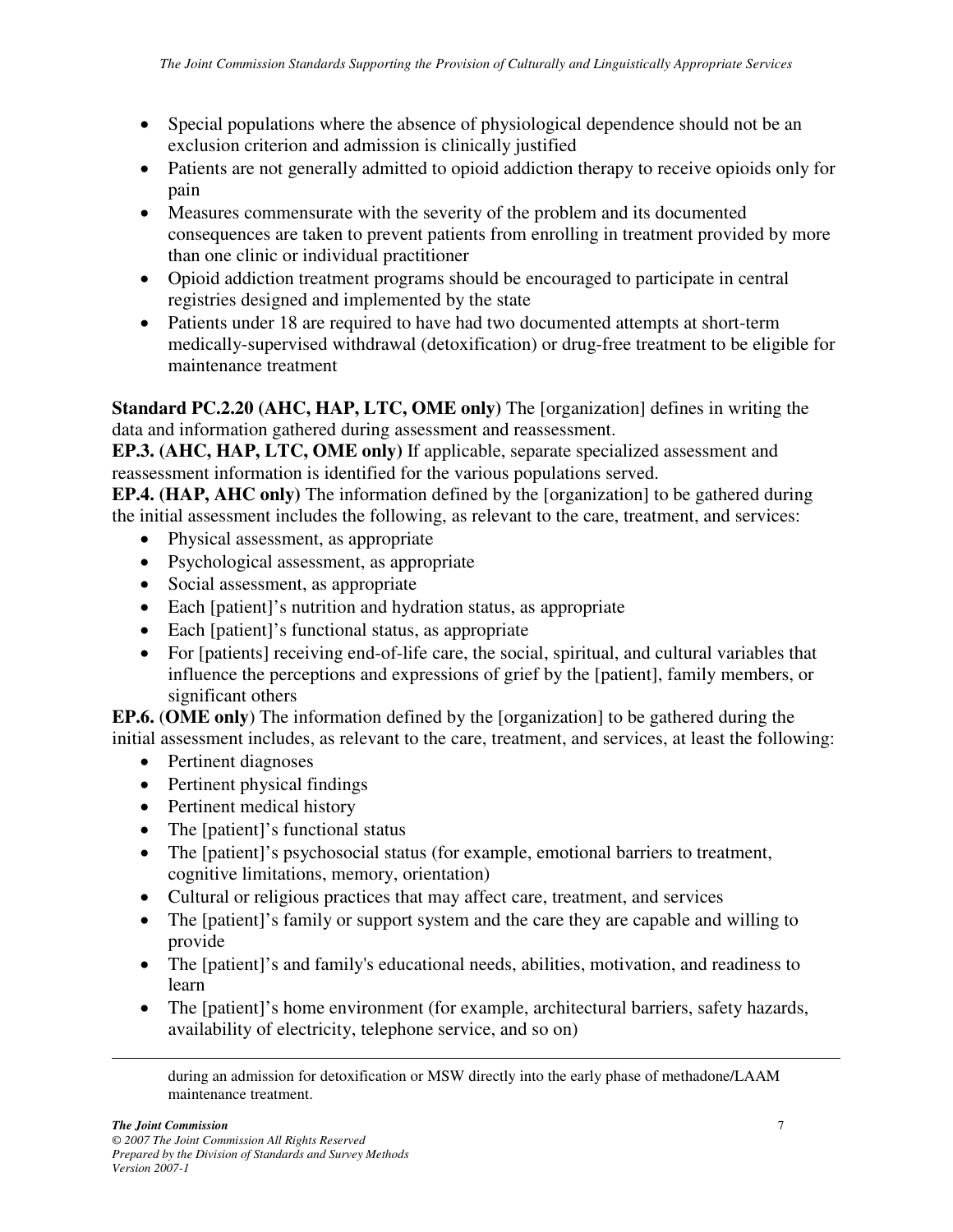• Any other relevant information that may affect the [patient]'s goals

**EP.8.** (**OME only**) In addition, for hospice services, the information also includes at least the following:

- The severity of symptoms and factors that alleviate or exacerbate physical symptoms
- The comfort level of a [patient] who chooses not to take nutrition therapy
- [Patient] and family spiritual orientation, including, as appropriate, any involvement in a religious group
- Spiritual concerns or needs identified by the [patient] or family, such as despair, suffering, guilt, and forgiveness
- [Patient] and family involvement in a support group, if any
- Additional information about the [patient]'s psychosocial status, such as family relationships, social history, the source and adequacy of environmental and other resources, coping mechanisms, and the [patient]'s and family's reactions to the illness
- The need for volunteer services to offer support or respite to the [patient], family, or other caregivers
- The need for an alternative setting or level of care
- Anticipated discharge needs including bereavement and funeral needs
- Survivor risk factors, such as the nature of the relationship with the [patient], circumstances surrounding the death, behaviors before and after the death, availability of coping mechanisms, and potential for pathological grief reactions

**EP.14. (LTC only**) The information defined by the [organization] to be gathered during the initial assessment(s) also includes the resident's communication status, including the following:

- Ability to hear
- Ability to speak
- Predominant language(s)
- Modes of expression

**EP.17. (LTC only)** The information defined by the [organization] to be gathered during the initial assessment(s) also includes the resident's nutritional<sup>3</sup> and hydration status and needs, including the following:

- Potential nutritional risk, deficiencies, and needs
- Cultural, religious, or ethnic food preferences
- Nutrient-intake patterns and special dietary requirements
- Dietary/food allergies
- Food and fluid consumption
- Bowel and urinary output
- Skin integrity
- Swallowing problems
- Appropriate laboratory tests
- Weight (at least monthly)

*The Joint Commission* 8

<sup>3</sup> The content of the nutritional screening criteria that the [organization] develops (which may include the Minimum Data Set [MDS]), is at the discretion of the [organization], but should be contained in an approved policy. The standards also reflect that, based on the results of the nutrition screen, further nutrition assessment is completed when indicated and the [patient] is reassessed at determined intervals.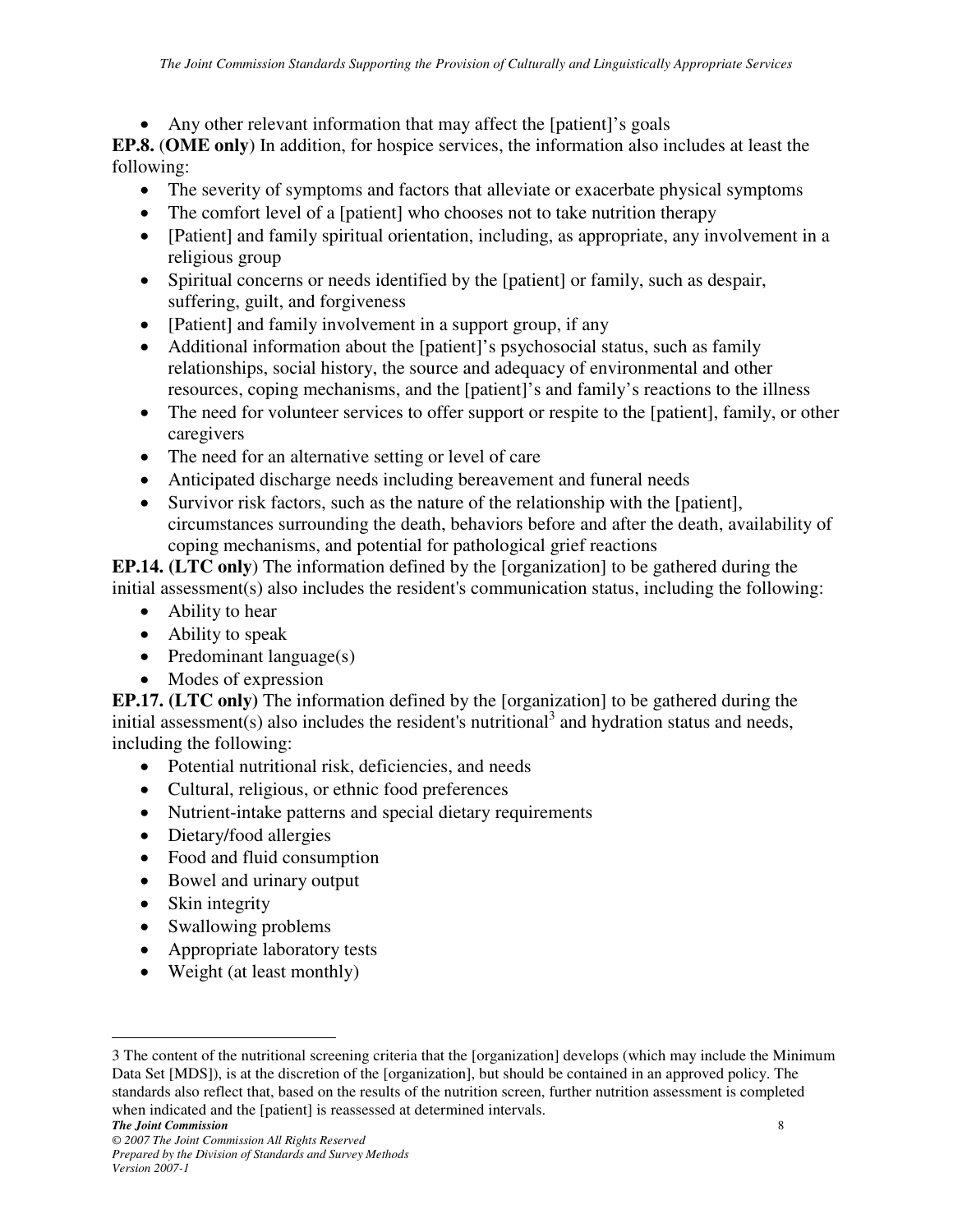• Criteria used to evaluate weight gain and loss to determine the need for further assessment

**EP.20. (LTC only)** The information defined by the [organization] to be gathered during the initial assessment(s) also includes the resident's psychosocial and spiritual status, including the following:

- Cultural and ethnic factors which influence care, treatment, and services
- Current emotional status
- Social skills
- Current living situation
- Family relationships and circumstances
- Relevant past history of roles
- Response to stress caused by the illness and required treatment
- Spiritual orientation, status, and needs
- The dying resident's concerns related to hope, despair, guilt, or forgiveness

**EP.21. (LTC only)** In addition, when the bereavement process is a significant factor, the psychosocial assessment includes the social, spiritual, and cultural variables that influence the perceptions and expressions of grief by the resident or family.

**Standard PC.2.60** (**BHC only**) The [organization] defines in writing the data and information to be gathered during the psychosocial assessment.

**EP.1.** As relevant to care, treatment, and services, the information defined by the [organization] to be gathered during the psychosocial assessment includes at least the following:

- Environment and living situation
- Leisure and recreation
- Religion and spiritual orientation
- Childhood history
- Military service history, if applicable
- Financial issues
- Usual social, peer-group, and environmental setting
- Sexual history
- Family circumstances

**EP.2.** Family members' participation is considered as a potential source of information for the psychosocial assessment.

**EP.3.** When addressing bereavement, the psychosocial assessment includes the social, spiritual, and cultural variables that influence the perceptions and expressions of grief by the client or family.

**Standard PC.3.100** (**BHC only)** The assessment includes the client's religion and spiritual orientation.

## **Rationale for PC.3.100**

A client's spiritual orientation may relate to the substance abuse, dependence, and other addictive behaviors in terms of how the client views himself or herself as an individual of value and worth. Spiritual orientation is not considered synonymous with a client's relationship with an organized religion.

**EP.1.** The client's spiritual orientation and religion are obtained as part of the assessment.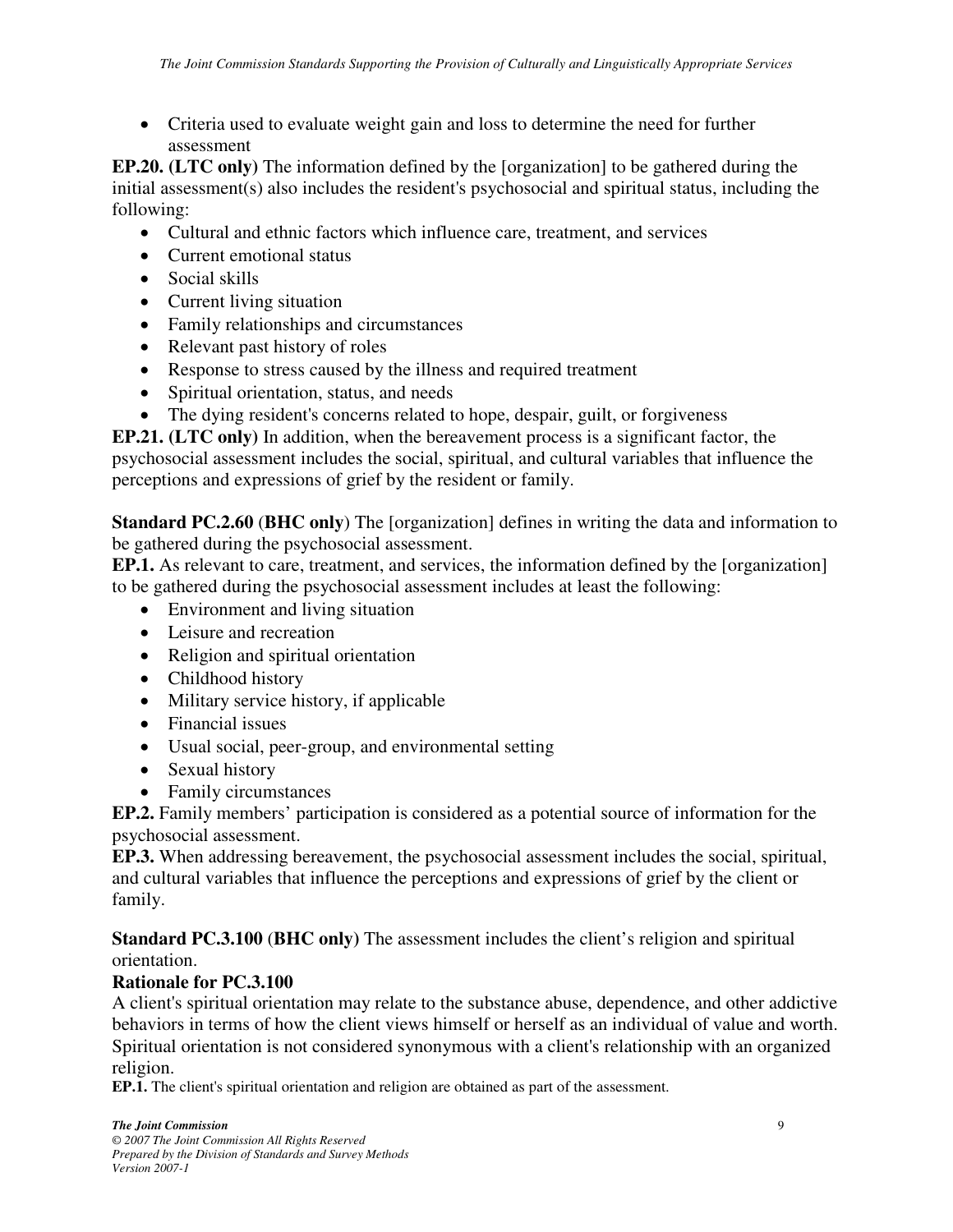**Standard PC.3.120** (**HAP only**) The needs of [patients] receiving psychosocial services to treat alcoholism or other substance use disorders are assessed.

**EP.2.** As appropriate to the [patient]'s age and specific clinical needs, the psychosocial assessment includes information about the following:

- Treatment acceptance or motivation for change
- Recovery environment features that serve as resources or obstacles to recovery, including the use of alcohol and other drugs by family members
- The [patient]'s religion and spiritual orientation
- Any history of physical or sexual abuse, as either the abuser or the abused
- The [patient]'s sexual history and orientation
- Environment and home
- Leisure and recreation
- Childhood history
- Military service history
- Financial status
- The [patient]'s social, peer-group, and living situation
- The [patient]'s family circumstances, including the constellation of the family group
- The [patient]'s current living situation
- Social, ethnic, cultural, emotional, and health factors

**Standard PC.3.130 (HAP only)** The needs of patients receiving treatment for emotional or behavioral disorders are assessed.

**EP.2**. As appropriate to the patient's age and specific clinical needs, the psychosocial assessment includes information about the following:

- Environment and home
- Leisure and recreation
- Religion
- Childhood history
- Military service history
- Financial status
- The social, peer-group, and environmental setting from which the patient comes
- Sexual history, including abuse (either as the abuser or the abused)
- Physical abuse (either as the abuser or the abused)
- The patient's family circumstances, including the constellation of the family group
- The current living situation
- Social, ethnic, cultural, emotional, and health factors

**Standard PC.3.140 (BHC Foster Care only)** Each child is assessed to determine appropriate services and placement.

**EP.6.** Each child receives a social status evaluation.

**EP.8**. Each child receives a spiritual status evaluation.

**EP.9.** Each child receives a cultural and linguistic status evaluation.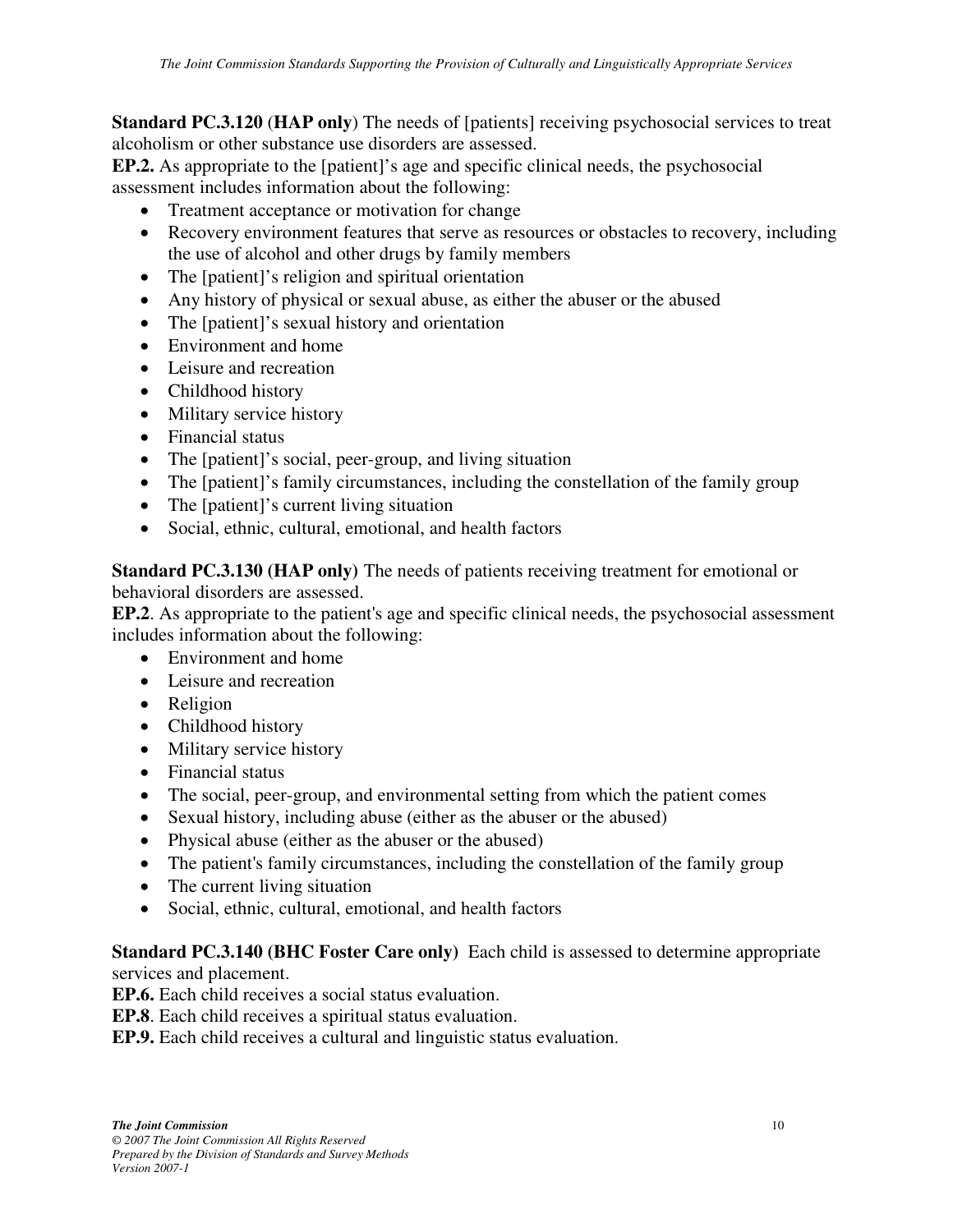**Standard PC.3.160 (BHC Foster Care only)** Each prospective foster care family is assessed to determine its appropriateness for placement of children in foster care.

**EP.6.** Each prospective foster family receives an assessment of foster parent capability including the following: Cultural and linguistic evaluations.

**Standard PC.3.220 (BHC Foster Care only)** Criteria are developed and used to guide placement decisions.

**EP.2.** Criteria for placement decisions include the following:

- Considering placing the child with kinship care providers (if an appropriate kinship house can be located) before placing in a non-relative foster care provider
- Considering the proximity of the child to the family of origin, community, schools, visitation, and placing siblings together $4$
- Being culturally responsive to the characteristics of the children and families to the best of the agency's ability
- Considering any respiratory risks to a child from passive smoke due to existing health issues, such as asthma
- Placing the safety and well-being of the child foremost

**Standard PC.4.10 (AHC, HAP, LTC, OME only)** Planning care, treatment, and services is not limited to developing a written plan. Rather, planning is a dynamic process that addresses the execution of care, treatment, and services. The plan for care, treatment, and services must be consistently re-evaluated to ensure that the [patient/resident]'s needs are met. Planning for care, treatment, and services includes the following:

- Integrating assessment findings in the care-planning process
- Developing a plan for care, treatment, and services that includes [patient] care goals that are reasonable and measurable
- Regularly reviewing and revising the plan for care, treatment, and services
- Determining how the planned care, treatment, and services will be provided
- Documenting the plan for care, treatment, and services
- Monitoring the effectiveness of care planning and the provision of care, treatment, and services
- Involving [patients/residents] and/or families in care planning)

**EP.1.** Care, treatment, and services are planned to ensure that they are individualized to the [patient/resident]'s needs.

**EP.2. (AHC, HAP, OME only)** Development of a plan for care, treatment, and services is based on the data from assessments.

## **Standard PC.4.100** (**BHC programs treating Persons with Developmental Disabilities only**)

The needs of persons with developmental disabilities are addressed.

**EP.2.** Persons with developmental disabilities and their families or advocates have the opportunity to participate in the planning process by expressing their opinions, preferences, questions, concerns, desires, and expectations for care, treatment, and services.

*The Joint Commission* 11

 $\overline{a}$ 4 To meet educational needs and prevent exacerbation of education problems, the child is placed, if possible, in his or her own community and school district for continuity of educational services. Placement in close proximity to the parent's home should be consistent with the child's best interest and special needs.

*<sup>© 2007</sup> The Joint Commission All Rights Reserved Prepared by the Division of Standards and Survey Methods Version 2007-1*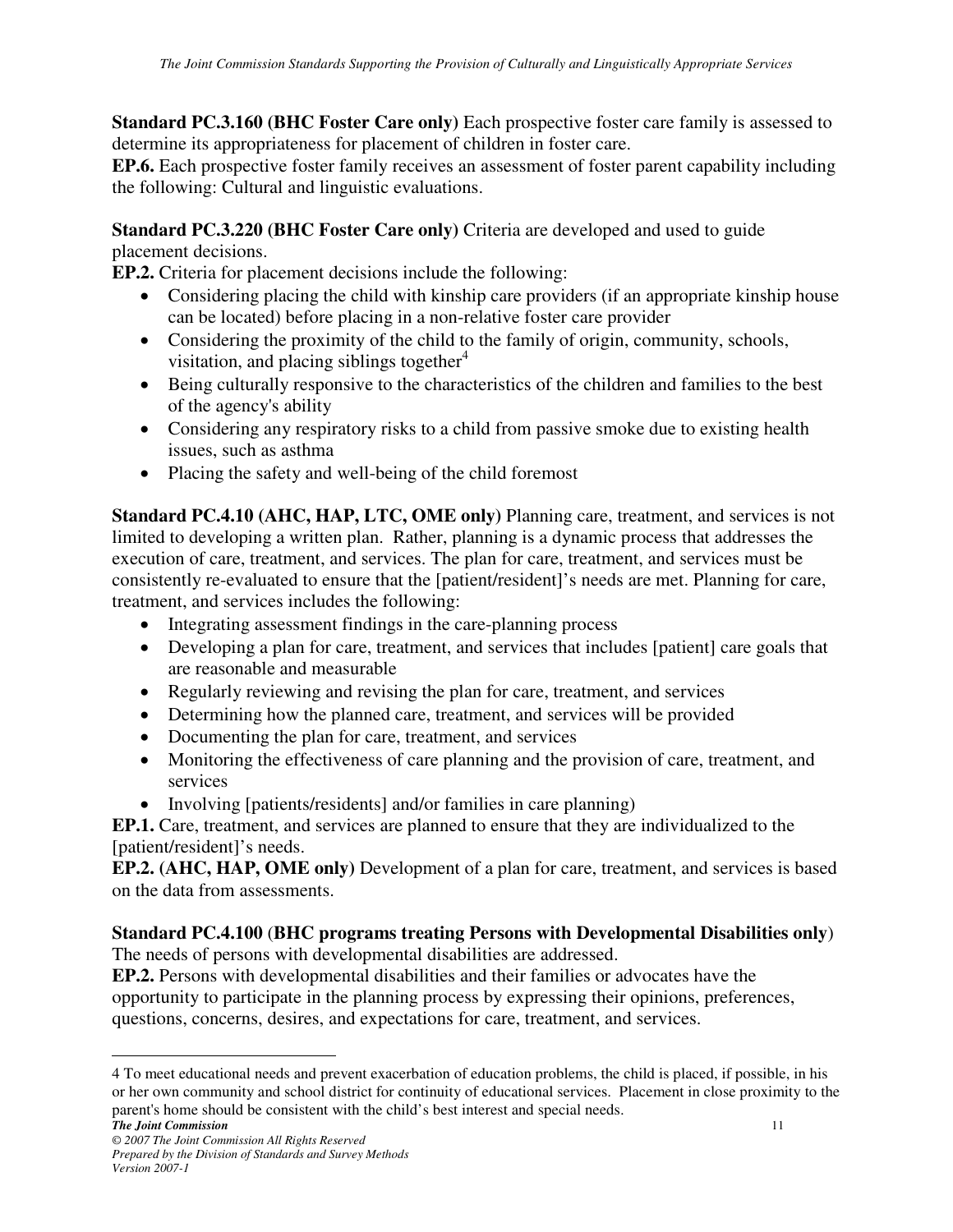**EP.4**. The organization makes every effort to accommodate the needs and preferences of the person with developmental disabilities and family or advocates.

**Standard PC.5.60** The [organization] coordinates the care, treatment, and services provided to a [patient/resident/client] as part of the plan for care, treatment, and services and consistent with the [organization]'s scope of care, treatment, and services.

**EP.1.** The [organization] coordinates the care, treatment, and services provided through internal resources to a [patient/resident/client].

**EP.2.** When external resources are needed, the [organization] participates in coordinating care, treatment, and services with these resources.

**EP.3.** The [organization] has a process to receive or share relevant [patient/resident/client] information to facilitate appropriate coordination and continuity when [patients/residents/clients] are referred to other care, treatment, and service providers.

**EP.4.** There is a process to resolve duplication or conflict with either internal or external resources.

**EP.5.** The activities detailed in the plan of care, treatment, and services is designed to occur in a time frame that meets the [patient/resident/client]'s health needs.

**EP.7. (LTC only**) Services are made available directly or through arrangement to meet the following resident needs:

- 24-hour emergency dental services
- Spiritual services
- $\bullet$  Behavioral health services,<sup>5</sup> including counseling on a continuing basis in individual, family, and group services, as appropriate
- Activity services for ambulatory and non-ambulatory residents at various functional levels as well as those who are unable to attend group activities
- Assistance with guardianship and conservatorship, when indicated
- Services to facilitate family support, social work, nursing care, dental care, rehabilitation, primary physician care, or discharge

**Standard PC.6.10** The [patient/resident/client] receives education and training specific to the [patient's/resident's/client's] needs and as appropriate to care and services provided.

**EP.1.** Education provided is appropriate to the [patient/resident/client]'s needs.

**EP.2.** The assessment of learning needs addresses cultural and religious beliefs, emotional barriers, desire and motivation to learn, physical or cognitive limitations, and barriers to communication, as appropriate.

**Standard PC.6.30** The [patient/resident/client] receives education and training specific to the [patient's/resident's/client's] abilities as appropriate to the care, treatment, and services provided by the [organization].

**EP.3**. The content is presented in an understandable manner.

**EP.5.** Comprehension is evaluated.

*The Joint Commission* 12 5 These services may be provided by various disciplines (for instance, social workers, psychologists, clinical nurse specialists, or other appropriately educated consultants).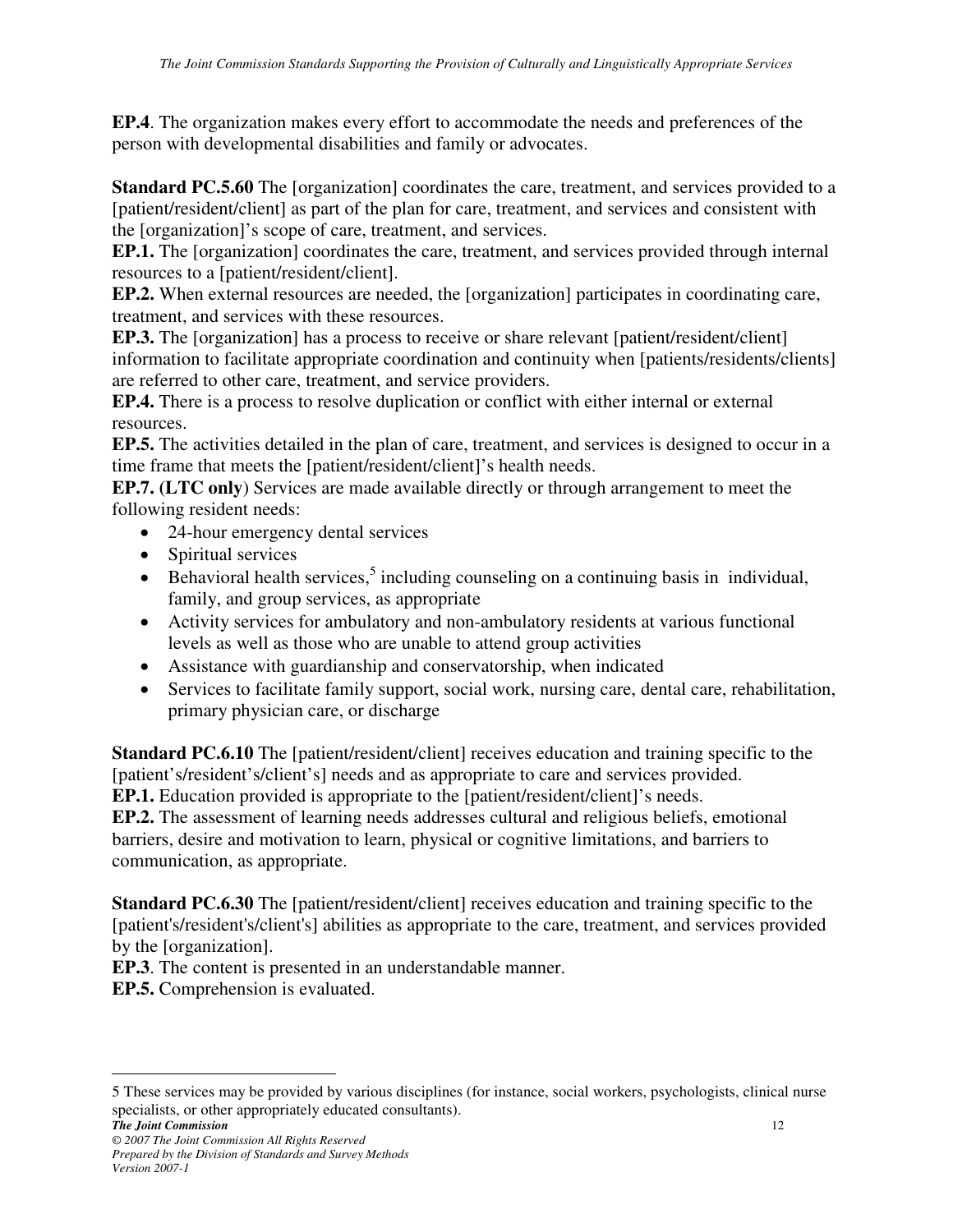**Standard PC.7.10** The [organization] has a process for preparing and/or distributing food and nutrition products (**AHC, BHC, HAP, OME**: as appropriate) (**AHC, BHC, HAP, OME**: to the care, treatment, and services provided).

**EP.3.** [Patient's/Resident's/Client's] cultural, religious, and ethnic food preferences are honored when possible, unless contraindicated.

**Standard PC.8.70 (HAP, LTC, OME only)** Comfort and dignity are optimized during end-oflife care.

**EP.1.** To the extent possible, as appropriate to the [patient/resident]'s and family's needs and the [organization]'s services, interventions address [patient/resident] and family comfort, dignity, and psychosocial, emotional, and spiritual needs, as appropriate, about death and grief.

# **Improving Organization Performance**

#### **Overview**

Performance improvement (PI) is a continuous process. It involves measuring the functioning of important processes and services, and, when indicated, identifying changes that enhance performance. These changes are incorporated into new or existing work processes, products or services, and performance is monitored to ensure that the improvements are sustained.

**Standard PI.1.10** The [organization] collects data to monitor its performance.

## **Rationale for PI.1.10**

Data help determine performance improvement priorities. The data collected for high priority and required areas are used to monitor the stability of existing processes, identify opportunities for improvement, identify changes that lead to improvement, or sustain improvement. Data collection helps identify specific areas that require further study. These areas are determined by considering the information provided by the data about process stability, risks, and sentinel events, and priorities set by the leaders. Data may come from internal sources such as staff or external sources such as patients, referral sources, and so on. In addition, the organization identifies those areas needing improvement and identifies desired changes. Performance measures are used to determine whether the changes result in desired outcomes. The organization identifies the frequency and detail of data collection.

**EP.1.** The [organization] collects data for priorities identified by leaders (see standard **LD.4.50**). **EP.3.** The [organization] collects data on the perceptions of care, treatment, and services<sup>6</sup> of [patients] including the following:

- Their specific needs and expectations
- How well the [organization] meets these needs and expectations
- How the [organization] can improve [patient/resident/client] safety
- **(AHC, HAP, LTC, OME only)** The effectiveness of pain management, when applicable

<sup>6</sup> The Joint Commission is moving from the phrase *satisfaction with care, treatment, and services* toward the more inclusive phrase *perception of care, treatment, and services* to better measure the performance of [organizations] meeting the needs, expectations and concerns of [patients]*.* By using this term, the [organization] will be prompted to assess not only [patients]' and/or families' satisfaction with care, treatment, or services, but also whether the [organization] meets their needs and expectations.

*The Joint Commission* 13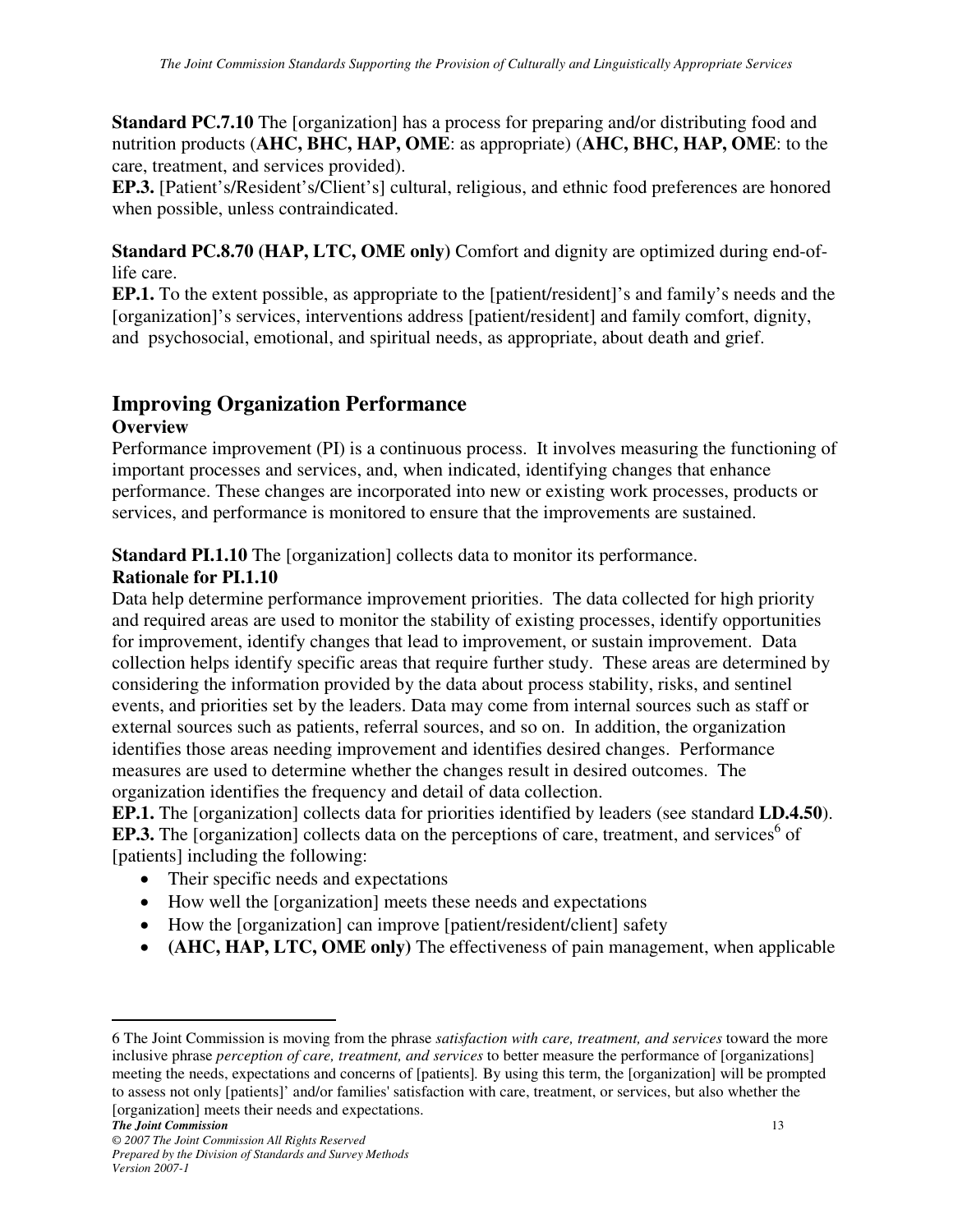**Standard PI.3.20** An ongoing, proactive program for identifying and reducing unanticipated adverse events and safety risks to [patients/residents/clients] is defined and implemented.

## **Rationale for PI.3.20**

[Organization]s should proactively seek to identify and reduce risks to the safety of [patients/residents/clients]. Such initiatives have the obvious advantage of preventing adverse events rather than simply reacting when they occur. This approach also avoids the barriers to understanding created by hindsight bias and the fear of disclosure, embarrassment, blame, and punishment that can happen after an event.

**EP.1.** The following proactive activities to reduce risks to [patients/residents/clients] are conducted: Selecting a high-risk process<sup>7</sup> to be analyzed (at least one high-risk process is chosen annually**(AHC, BHC, OME:** 8**)** - the choice should be based in part on information published periodically by the Joint Commission about the most frequent sentinel events and risks).

**EP.2.** The following proactive activities to reduce risks to [patients/residents/clients] are

conducted: Describing the chosen process (for example, through the use of a flowchart).

**EP.3.** The following proactive activities to reduce risks to [patients/residents/clients] are conducted: Identifying the ways in which the process could break down9 or fail to perform its desired function.

**EP.4.** The following proactive activities to reduce risks to [patients/residents/clients] are conducted: Identifying the possible effects that a breakdown or failure of the process could have on [patients/residents/clients] and the seriousness of the possible effects.

**EP.5.** The following proactive activities to reduce risks to [patients/residents/clients] are conducted: Prioritizing the potential process breakdowns or failures.

**EP.6.** The following proactive activities to reduce risks to [patients/residents/clients] are conducted: Determining why the prioritized breakdowns or failures could occur, which may include performing a hypothetical root cause analysis.

**EP.7.** The following proactive activities to reduce risks to [patients/residents/clients] are conducted: Redesigning the process and/or underlying systems to minimize the risk of the effects on [patients/residents/clients].

**EP.8.** The following proactive activities to reduce risks to [patients/residents/clients] are conducted: Testing and implementing the redesigned process.

**EP.9.** The following proactive activities to reduce risks to [patients/residents/clients] are conducted: Monitoring the effectiveness of the redesigned process.

 $\overline{a}$ 7 **High-risk process** A process that if not planned and/or implemented correctly, has a significant potential for impacting the safety of the [patient].

<sup>8</sup> **(AHC, BHC, OBS, OME:** On rare occasions, the [organization] may determine that it has no high-risk processes to be analyzed due to the nature of the care, treatment, and services provided (for example, a home medical equipment service provider that only delivers commodes). If this situation occurs, the [organization] must document on an annual basis that it has determined there are no high-risk processes as well as the reasons for the determination.

Additionally, there may be rare occasions when the [organization] has a limited number of high-risk processes due to the nature of the care, treatment, or services provided. In those instances, the [organization] can re-analyze a high-risk process, provided that all identified high-risk processes related to the care, treatment, and services provided have been reviewed.**)**

<sup>9</sup> The ways in which processes could break down or fail to perform its desired function are many times referred to as "the failure modes".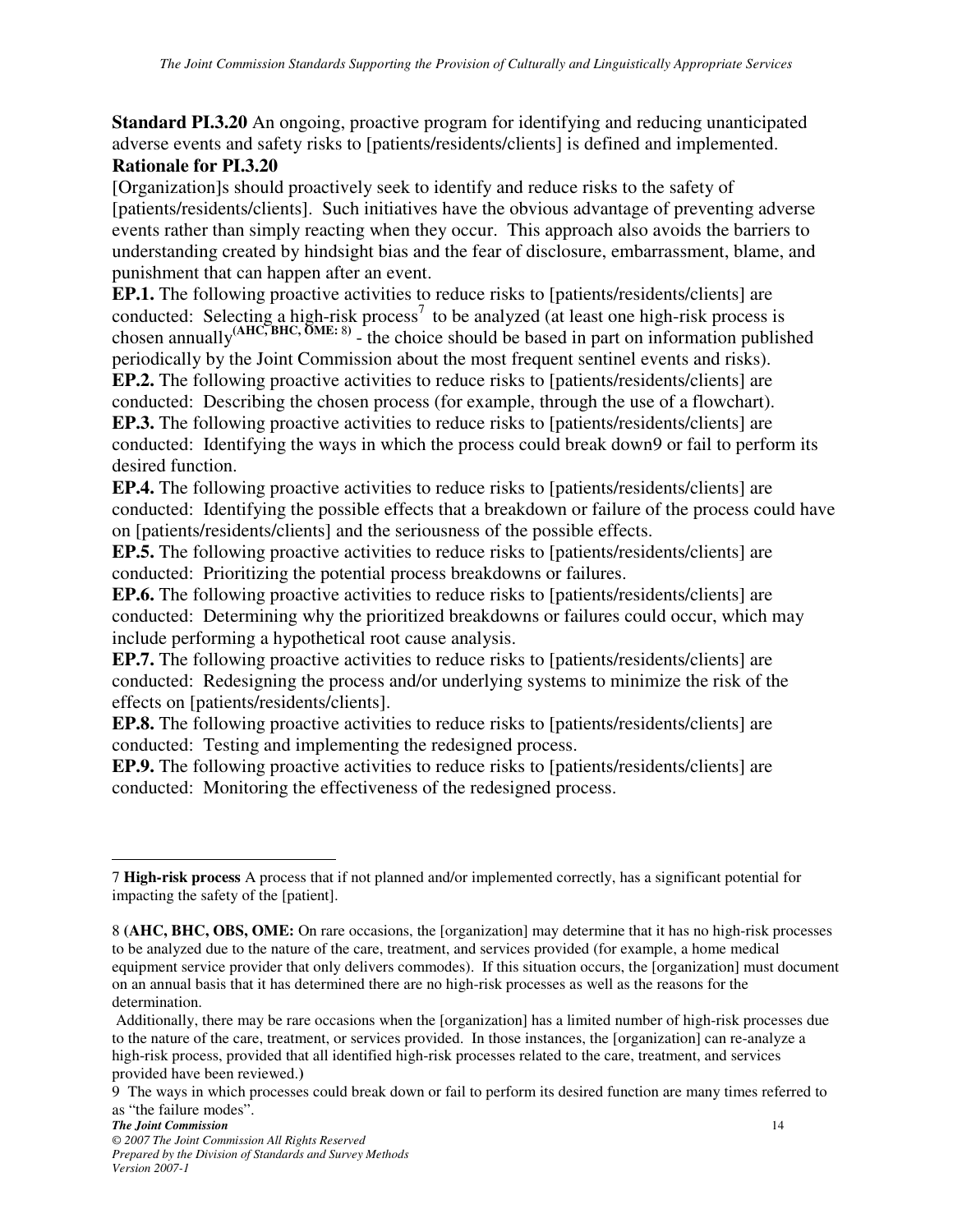# **Leadership**

#### **Overview**

[An organization]'s leaders provide the framework for planning, directing, coordinating, providing, and improving care, treatment, and services to respond to community and [patient/resident/client] needs and improve (**AHC, HAP, LTC, OME:** health care) outcomes.

**Standard LD.1.30** The organization complies with applicable law and regulation. **EP.1.** The organization provides all care, treatment, and services in accordance with applicable licensure requirements, law, rules, and regulation. **(LTC, OME:**10**)(BHC:**11**)**

**Standard LD.2.10** (**AHC, HAP, LTC, OME:** An individual(s) or designee(s))(**BHC:** A leader(s)) is responsible for operating the [organization] according to the authority conferred by governance.

**EP.5. (BHC-OTP only)** Programs ensure that persons in position of authority are professionally and culturally competent (for example, that these persons are able to work effectively with the local community and/or receive input from advisers or committee members in the local community in terms of gender, ethnicity, and languages or are representative of it).

**Standard LD.2.20** Effective leaders at the (**BHC:** program or service) (**AHC, HAP, LTC, OME**: program, service, site or department) level help to create an environment or culture that enables [an organization] to fulfill its mission and meet or exceed its goals. They support staff and instill in them a sense of ownership of their work processes. Although it may be appropriate for leaders to delegate work to qualified staff, the leaders are ultimately responsible for care, treatment, or services provided in their area.

**EP.1.** The (**BHC:** program or service) (**AHC, HAP, LTC, OME**: program, service, site, or department) leaders ensure that operations are effective and efficient.

**EP.2.** Leaders hold staff accountable for their responsibilities.

**EP.3.** (**BHC:** Programs or services) (**AHC, HAP, LTC, OME**: Programs, services, sites, or departments) providing [patient/resident/client] care are directed by one or more qualified professionals with appropriate training and experience (**HAP, AHC, LTC**: or by a qualified licensed independent practitioner with appropriate clinical privileges) (**BHC:** or by a qualified licensed independent practitioner with appropriate clinical responsibilities).

**EP.4.** Responsibility for administrative and clinical direction of these (**BHC:** programs or services) (**AHC, HAP, LTC, OME**: programs, services, sites, or departments) is defined in writing.

**EP.5.** Leaders ensure that a process is in place to coordinate care, treatment, and service processes among (**BHC:** programs or services) (**AHC, HAP, LTC, OME**: programs, services, sites, or departments).

<sup>10</sup> **(LTC, LT2, OME:** Applicable laws and regulations include, but are not limited to, individual and facility licensure, certification, Food and Drug Administration regulations, Drug Enforcement Agency regulations, Center for Medicare and Medicaid Services regulations, Occupational Safety and Health Administration regulations, Department of Transportation regulations, Health Insurance Portability and Accountability Act, and other local, state, and federal laws and regulations.**)** 

**The Joint Commission** 11 **(BHC:** This includes operating in accordance with applicable local, state, tribal, and federal laws and regulations**)**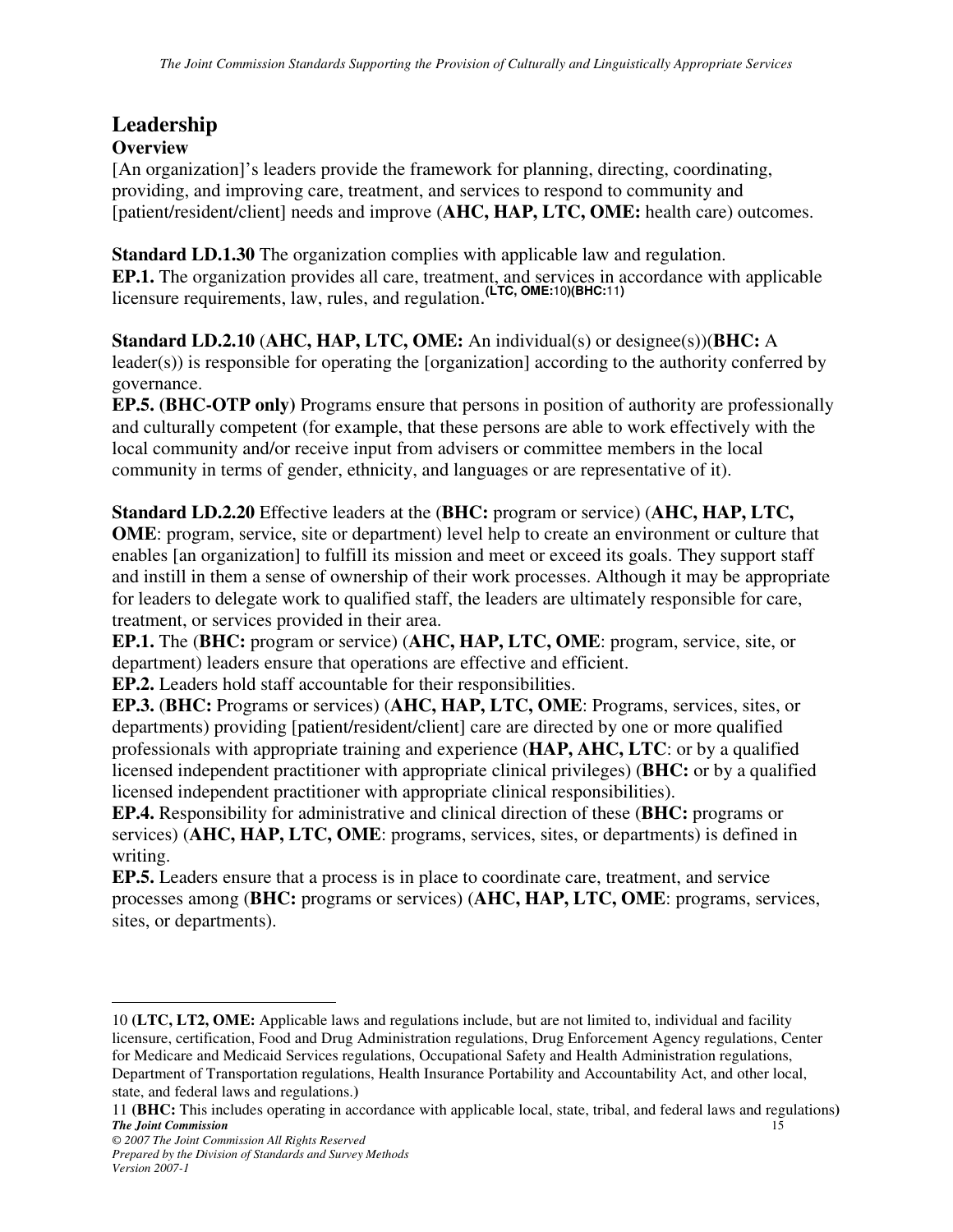#### **Standard LD.3.10**

The leaders engage in both short-term and long-term planning.

**EP.1.** Leaders create vision, mission, and goal statements.

**EP.2.** The [organization]'s plan for services specifies which care, treatment, or services are provided directly and which through consultation, contract, or other agreement.

**EP.26.** Planning for care, treatment, and services addresses the following:

- The needs and expectations of [patients/residents/clients] and, as appropriate, families and referral sources
- Staff needs
- The scope of care, treatment, and services needed by [patients/residents/clients] at all of the [organization]'s locations
- Resources (financial and human) for providing care and support services
- Recruitment, retention, development, and continuing education needs of all staff
- Data for measuring the performance of processes and outcomes of care

**Standard LD.3.20** [Patients/Residents/Clients] with comparable needs receive the same standard of care, treatment, and services throughout the organization.

#### **Rationale for LD.3.20**

(**OME:** For [patients] with the same needs, [organization]s may be providing different services. [Patients] may receive more or fewer visits, or may receive equipment with or without enhanced features. Also, [organization]s may choose to have branch offices that offer different services from one another.) The leaders must make sure that factors such as different individuals providing care, treatment, and services; different payment sources; or different settings of care do not intentionally negatively influence the outcome.

**EP.1.** [Patients/Residents/Clients] with comparable needs receive the same standard of care, treatment, and services throughout the organization.

**EP.2**.The organization plans, designs, and monitors care, treatment, and services so they are consistent with the mission, vision, and goals.

**Standard LD.3.30 (HAP only)** A hospital demonstrates a commitment to its community by providing essential services in a timely manner.

#### **Rationale for LD.3.30**

Through the planning process, the leaders determine, first, what diagnostic, therapeutic, rehabilitative and other services are essential to the community; second, which of these services the [organization] will provide directly and which through referral, consultation, contractual arrangements, or other agreements; and third, time frames for providing patient care.

**EP.1.** Essential services include at least the following:

- Diagnostic radiology
- Dietetic
- Emergency
- Nuclear medicine\*
- Nursing care
- Pathology and clinical laboratory
- Pharmaceutical
- Physical rehabilitation\*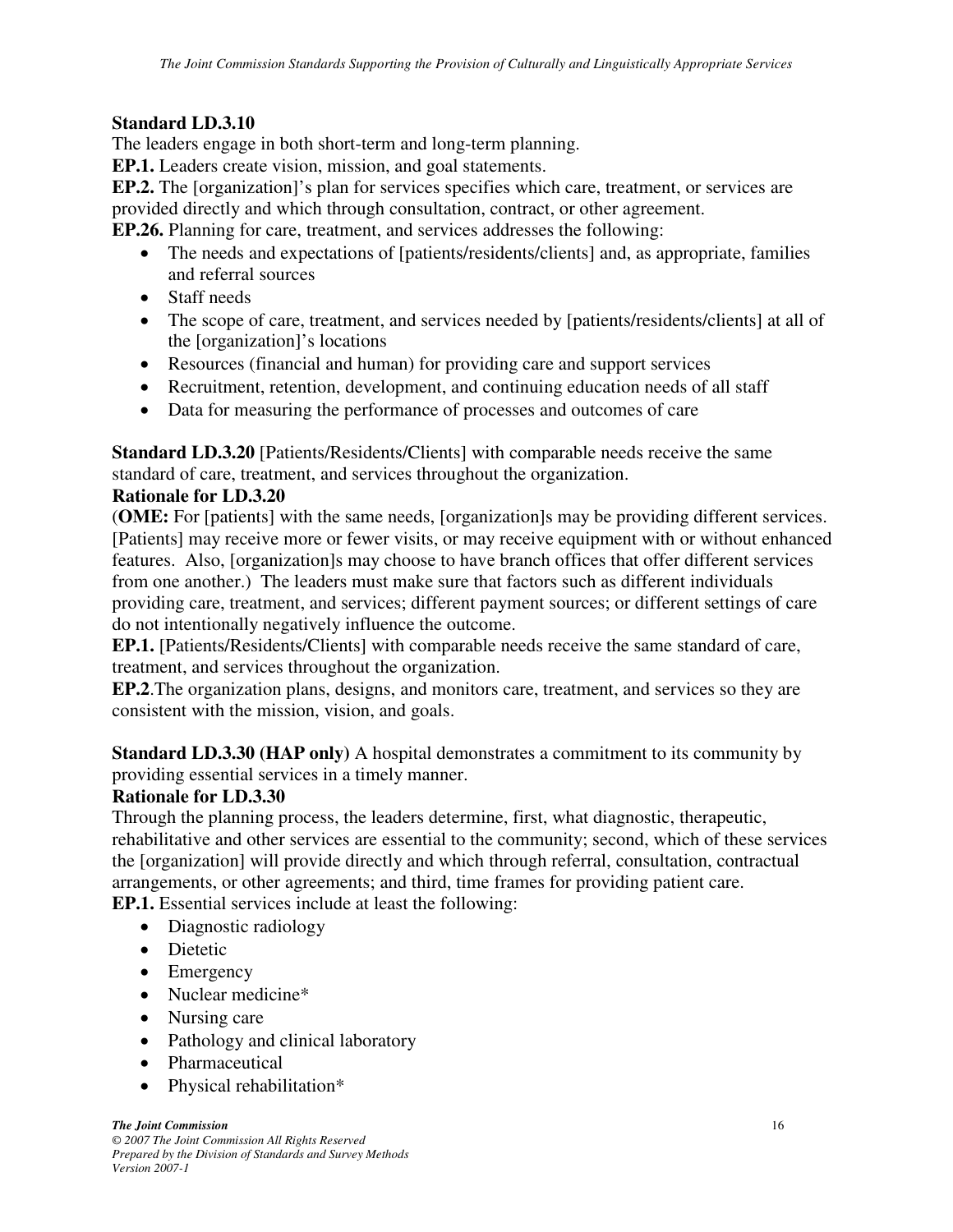- Respiratory care\*
- Social work

\* Not required for hospitals that provide only psychiatric and substance use services

**EP.2.** In addition, the hospital has at least one of the following acute care clinical services:

- Medicine
- Obstetrics and gynecology\*
- Pediatrics
- Surgery\*
- Child, adolescent, or adult psychiatry
- Substance use treatment

\* When the hospital provides surgical or obstetric services, anesthesia services are also available

**Standard LD.3.50** Services provided by consultation, contractual arrangements, or other agreements are provided safely and effectively.

**EP.1.** The leaders approve sources for the [organization]'s services that are provided by consultation, contractual arrangements, or other agreements.

**EP.5.** Services provided by consultation, contractual arrangements, or other agreements meet applicable Joint Commission standards.

**EP.6.** The [organization] evaluates the contracted care and services to determine whether they are being provided according to the contract and the level of safety and quality that the [organization] expects.

**Standard LD.3.60** Communication is effective throughout the [organization].

**EP.1.** The leaders ensure processes are in place for communicating relevant information throughout the [organization] in a timely manner.

**EP.2.** Effective communication occurs in the [organization], among the [organization]'s programs, among related [organizations], with outside [organizations], and with [patients/residents/clients] and families, as appropriate.

**EP.3.** The leaders communicate the [organization]'s mission and appropriate policies, plans, and goals to all staff.

**Standard LD.3.70** The leaders define the required qualifications and competence of those staff who provide care, treatment, and services, and recommend a sufficient number of qualified and competent staff to provide care, treatment, and services.

#### **Rationale for LD.3.70**

The determination of competence and qualifications of staff is based on the following:

- The [organization]'s mission
- The [organization]'s care, treatment, and services
- The complexity of care, treatment, and services needed by [patients]
- The technology used
- The health status of staff, as required by law and regulation

**(AHC, BHC, HAP, LTC only)** A single set of criteria must be used to judge the competency of all clinicians who provide care, treatment, and services within the organization, regardless of whether they are an employee of the organization or of a licensed independent practitioner.

*The Joint Commission* 17 *Note: The qualification requirements pertaining to students and volunteers who work in the*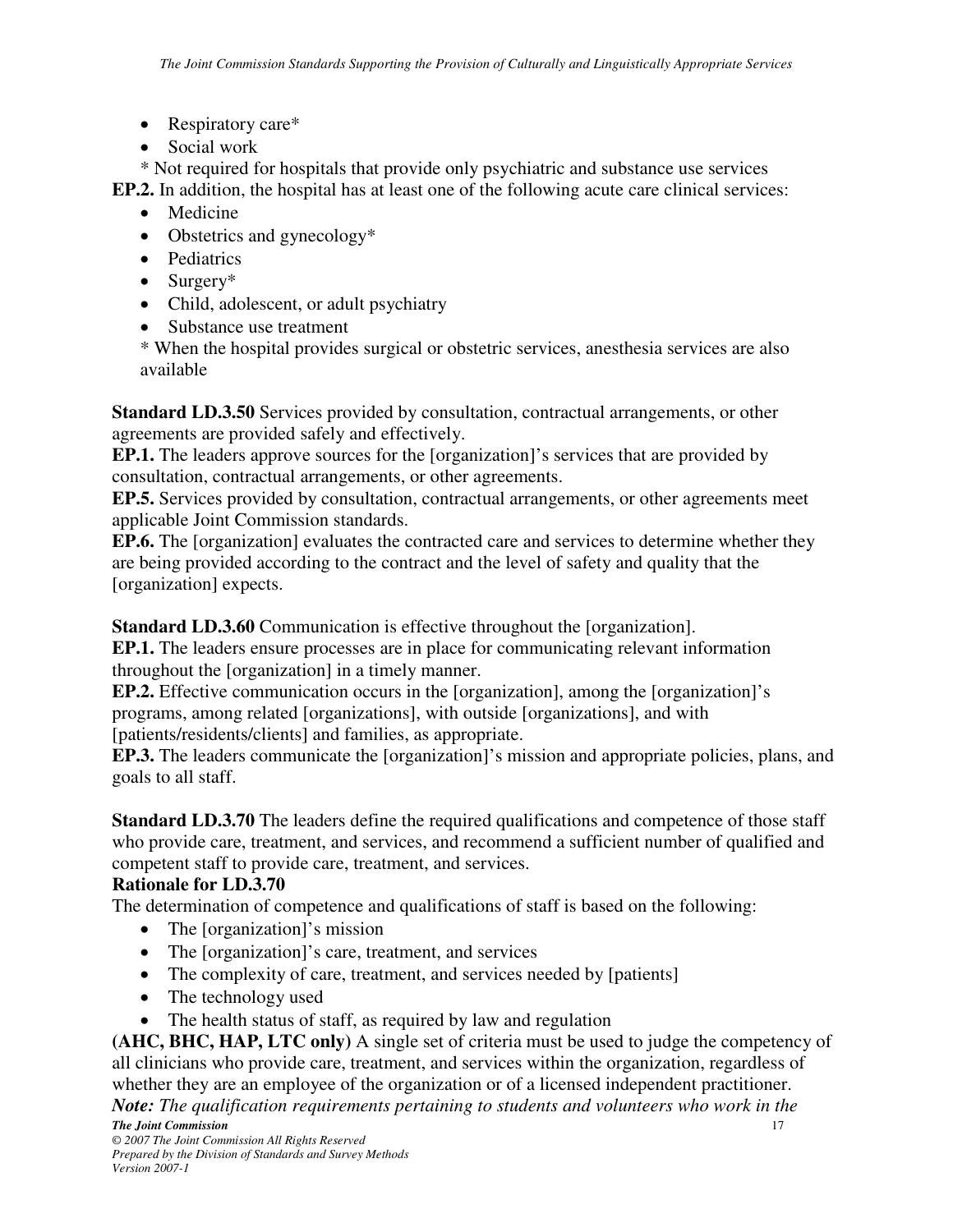*same capacity as staff when they provide care, treatment and services are addressed in Standard HR.1.20.*

**EP.1.** The leaders provide for the allocation of competent qualified staff.

**Standard LD.3.80** The leaders provide for adequate space, equipment, and resources. **EP.2.** The leaders provide for the appropriateness of interior and exterior space for the care, treatment, and services offered and for the ages and other characteristics of the [patients/residents/clients].

**EP.4**. The leaders provide for adequate equipment and other resources.

**Standard LD.3.90** The leaders develop and implement policies and procedures for care, treatment, and services.

**EP.1.** The leaders develop policies and procedures that guide and support [patient/resident/client] care, treatment, and services. **EP.2.** Policies and procedures are consistently implemented.

**Standard LD.3.110 (HAP only)** Leaders implement policies and procedures developed with the medical staff's participation for procuring and donating organs and other tissues. **EP.10.** Staff education includes training in the use of discretion and sensitivity to the circumstances, beliefs, and desires of the families of potential donors.

**Standard LD.3.120** The leaders plan for and support the provision and coordination of [patient/resident/client] education activities.

**EP.1.** The leaders plan and support [patient/resident/client] education activities appropriate to the organization's mission and scope of services.

**EP.2.** The leaders identify and provide the resources necessary for achieving educational objectives.

**Standard LD.4.10** The leaders set expectations, plan, and manage processes to measure, assess, and improve the [organization]'s governance, management, clinical, and support activities.

**EP.1.** The leaders set expectations for performance improvement.

**EP.2.** The leaders develop plans for performance improvement.

**EP.3.** The leaders manage processes to improve [organization] performance.

**EP.4.** The leaders participate in performance improvement activities.

**EP.5.** Appropriate individuals and professions from each relevant (**AHC, HAP, LTC, OME:** program, service, site, or department)(**BHC:** program or service) participate collaboratively in organizationwide performance improvement activities.

**Standard LD.4.40** The leaders ensure that an integrated [patient/resident/client] safety program is implemented throughout the organization.

#### **Rationale for LD.4.40**

The leaders should work to foster a safe environment throughout the [organization] (**BHC:**  especially in settings that are under its control) by integrating safety priorities into all relevant [organization] processes, functions, and services. In pursuit of this effort, a [patient/resident/client] safety program can work to improve safety by reducing the risk of system or process failures. As part of its responsibility to communicate objectives and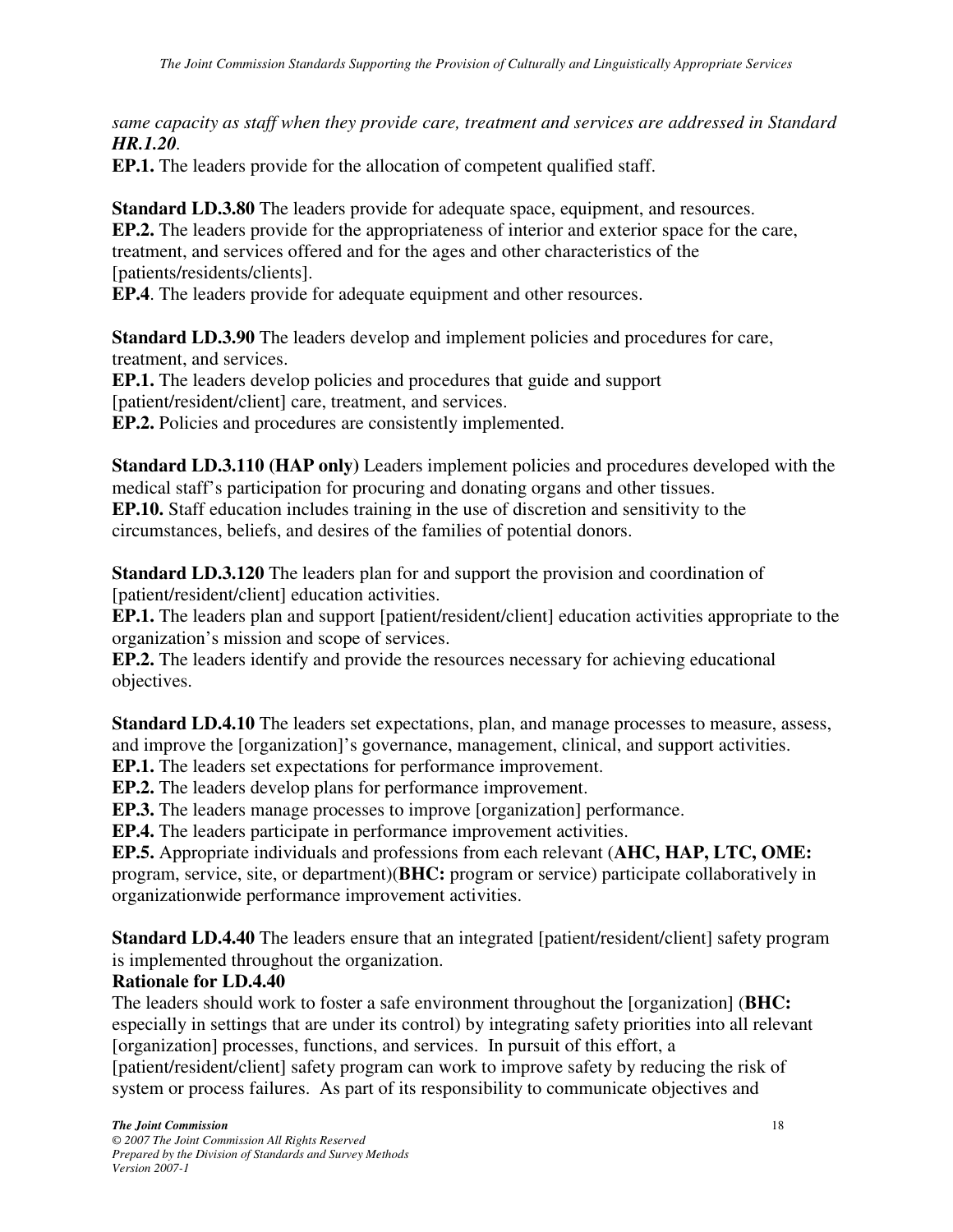coordinate efforts to integrate [patient/resident/client] care and support services throughout the [organization] and with contracted services, leadership takes the lead in developing, implementing, and overseeing a [patient/resident/client] safety program.

The standard does not require the creation of new structures or "offices" in the [organization]; rather, the standard emphasizes the need to integrate all [patient/resident/client]-safety activities, both existing and newly created, with the [organization]'s leadership identified as accountable for this integration.

(**OME:** It is also critical that the [organization], when establishing a patient safety program, integrate the roles and responsibilities of the patient and his or her family in reducing unanticipated adverse events and/or unanticipated adverse outcomes by providing sufficient and appropriate information about risks related to the care or services provided, instructions on minimizing those risks, and the consequences of not following such risk reduction instructions.) **EP.1.** The [patient/resident/client] safety program includes the following: One or more qualified individuals or an interdisciplinary group assigned to manage the organizationwide safety program

**EP.2.** The [patient/resident/client] safety program includes the following: Definition of the scope of the program's oversight, typically ranging from no-harm, frequently occurring "slips" to sentinel events with serious adverse outcomes

**EP.3.** The [patient/resident/client] safety program includes the following: Integration into and participation of all components of the [organization] into the organizationwide program **EP.4.** The [patient/resident/client] safety program includes the following: Procedures for immediately responding to system or process failures, including care, treatment, or services for the affected individual(s), containing risk to others, and preserving factual information for subsequent analysis

**EP.5.** The [patient/resident/client] safety program includes the following: Clear systems for internal and external reporting of information about system or process failures

**EP.6.** The [patient/resident/client] safety program includes the following: Defined responses to various types of unanticipated adverse events and processes for conducting proactive risk assessment/risk reduction activities

**EP.7.** The [patient/resident/client] safety program includes the following: Defined support systems $^{12}$  for staff members who have been involved in a sentinel event

**EP.8.** The [patient/resident/client] safety program includes the following: Reports, at least annually, to the [organization]'s governance or authority on system or process failures and actions taken to improve safety, both proactively and in response to actual occurrences

**Standard LD.4.50** The leaders set performance improvement priorities and identify how the [organization] adjusts priorities in response to unusual or urgent events.

**EP.1.** The leaders set priorities for performance improvement for organizationwide activities,

(**HAP, LTC:** staffing effectiveness,) and [patient/resident/client] health outcomes.

**EP.2.** The leaders give high priority to high-volume, high-risk, or problem-prone processes.

**EP.3.** Performance improvement activities are reprioritized in response to significant changes in the internal or external environment.

*The Joint Commission* 19

<sup>12</sup> Support systems provide individuals with additional help and support as well as additional resources through the human resources function or an employee assistance program. Support systems recognize that conscientious health care workers who are involved in sentinel events are themselves victims of the event and require support. Support systems also focus on the process rather than blaming the involved individuals.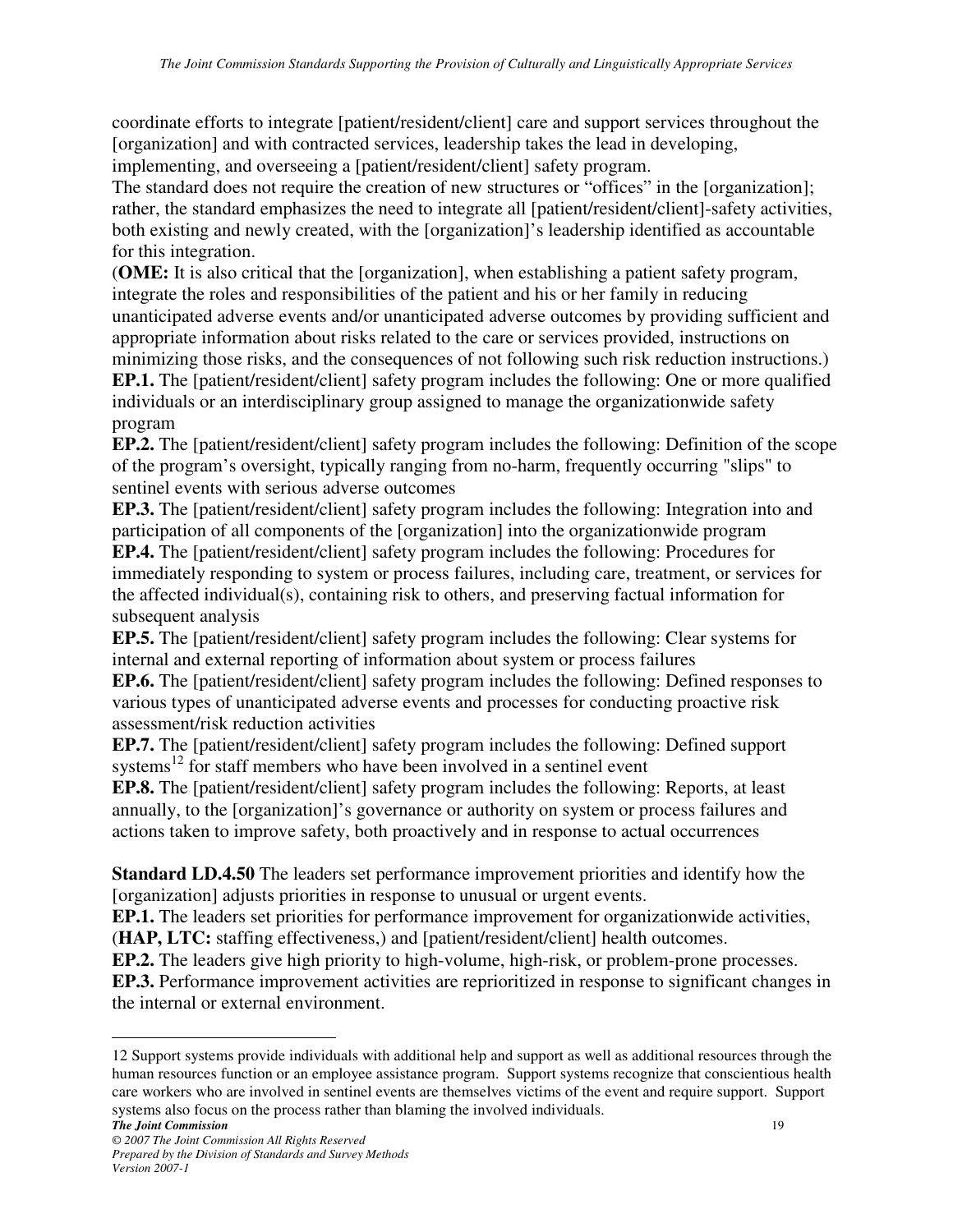**EP.4. (OME for Medicare-certified hospices only)** The hospice must also comply with CFRs 418.66. See Appendix D for the full text of the regulations.

**Standard LD.5.10 (HAP only)** The hospital considers clinical practice guidelines when designing or improving processes, as appropriate.

## **Rationale for LD.5.10**

Clinical practice guidelines can improve the quality, utilization, and value of health care services. Clinical practice guidelines help practitioners and patients in making decisions about preventing, diagnosing, treating, and managing selected conditions. Clinical practice guidelines can also be used in designing clinical processes or checking the design of existing processes. The leaders may consider sources of clinical practice guidelines such as the Agency for Healthcare Research and Quality, National Guideline Clearinghouse, and professional organizations.

**EP.1.** The leaders have considered the use of clinical practice guidelines in designing or improving processes.

**Standard LD.5.20 (HAP only)** When clinical practice guidelines are used, the leaders identify criteria for their selection and implementation.

## **Rationale for LD.5.20**

Selecting and implementing clinical practice guidelines that are appropriate to the [organization] are critical. The leaders set criteria to guide the selection and implementation of clinical practice guidelines that are consistent with the [organization]'s mission and priorities. The leaders also consider the steps and changes or variations needed to encourage use, dissemination, and implementation of chosen guidelines throughout the organization. This includes staff communication, training, implementation, feedback, and evaluation.

**EP.1.** When guidelines are used, the leaders have identified criteria to guide the selection and implementation of guidelines.

**EP.2.** The organization manages, evaluates, and learns from variation.

**Standard LD.5.40 (HAP only)** The leaders evaluate the outcomes related to use of clinical practice guidelines and determine steps to improve processes.

## **Rationale for LD.5.40**

To fully benefit from the use of clinical practice guidelines, the outcomes of patients treated using clinical practice guidelines are evaluated, and refinements are made to how the guidelines are used, if necessary.

**EP.1.** Clinical practice guidelines are monitored and reviewed for effectiveness and are modified as necessary

**Standard LD.5.50 (AHC only)** Clinical practice guidelines are used in designing or improving processes that evaluate and treat specific diagnoses, conditions, and/or symptoms.

## **Rationale for LD.5.50**

Clinical practice guidelines can improve quality, appropriate utilization of health care services, and the value of health care services. Clinical practice guidelines help practitioners in making decisions about preventing, diagnosing, treating, and managing selected conditions. Clinical practice guidelines can also be used in designing processes or checking the design of existing processes. The leaders identify and consider for implementation clinical practice guidelines from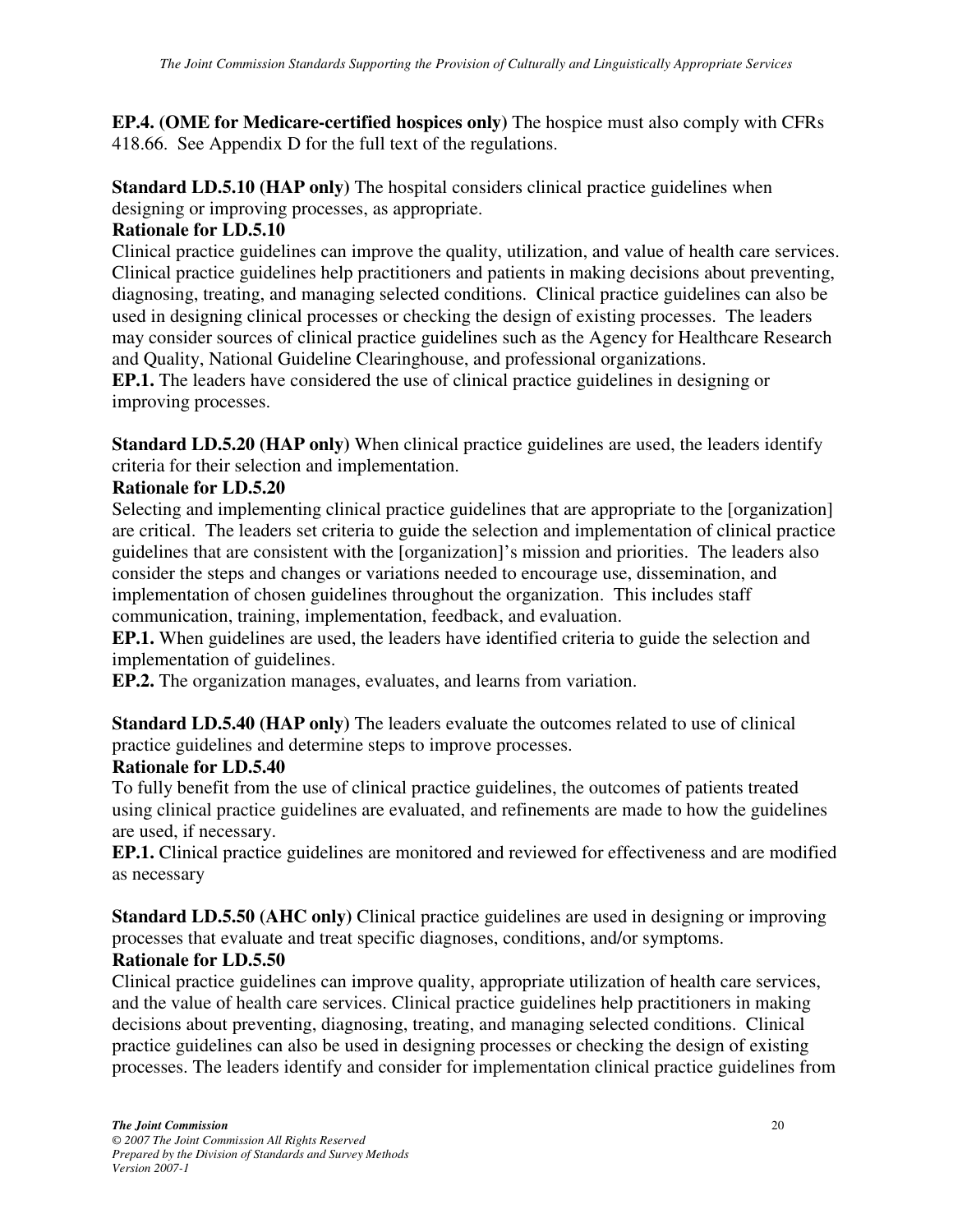such sources as the Agency for Healthcare Research and Quality, National Guideline Clearinghouse, and professional organizations.

**EP.1.** The leaders have used clinical practice guidelines in designing or improving processes.

#### **Standard LD.5.60 (AHC only)**

The leaders identify criteria for selecting and implementing clinical practice guidelines.

#### **Rationale for LD.5.60**

Selecting and implementing critical practice guidelines that are appropriate to the [organization] are critical. Therefore, the leaders set criteria to guide the selection and implementation of guidelines that are consistent with the [organization]'s mission and priorities. The leaders also consider the steps and changes or variations needed to encourage use, dissemination, and implementation of chosen guidelines throughout the organization. This includes staff communication, training, implementation, feedback, and evaluation.

**EP.1.** The leaders identify criteria to guide the selection and implementation of guidelines. **EP.2.** The [organization] manages, evaluates, and learns from variation.

#### **Standard LD.5.80 (AHC only)**

The leaders evaluate the outcomes related to clinical practice guidelines and refine the guidelines to improve processes.

#### **Rationale for LD.5.80**

To fully benefit from the use of clinical practice guidelines, the outcomes of patients treated using clinical practice guidelines are evaluated, and refinements are made in how the guidelines are used, if necessary.

**EP.1.** Clinical practice guidelines are monitored and reviewed for effectiveness and modified as appropriate.

## **Management of Human Resources**

## **Overview**

The goal of the human resources function is to ensure that the [organization] determines the qualifications and competencies for staff<sup>13</sup> positions based on its mission, population(s), and care, treatment, and services. [Organizations] must also provide the right number of competent staff to meet [patients/residents/clients]' needs. To meet this goal, the [organization] carries out the following processes and activities:

- Planning. The planning process defines the qualifications, competencies, and staffing necessary to provide for the [organization]'s care, treatment, and services.
- Providing competent staff. The [organization] provides for competent staff either through traditional employer-employee arrangements or through contractual arrangements with other entities or persons.

 $\overline{a}$ 13 As appropriate to their roles and responsibilities, all people who provide care, treatment, and services (**AHC, CAH, HAP, LAB, LTC, LT2:** in**) (OME, BHC:** for**)** the organization, including those receiving pay (e.g., permanent, temporary, and part-time personnel, as well as contract employees), volunteers and health profession students. (**HAP, CAH, AHC, LTC:** The definition of staff does not include licensed independent practitioners who are not paid staff or who are not contract employees.)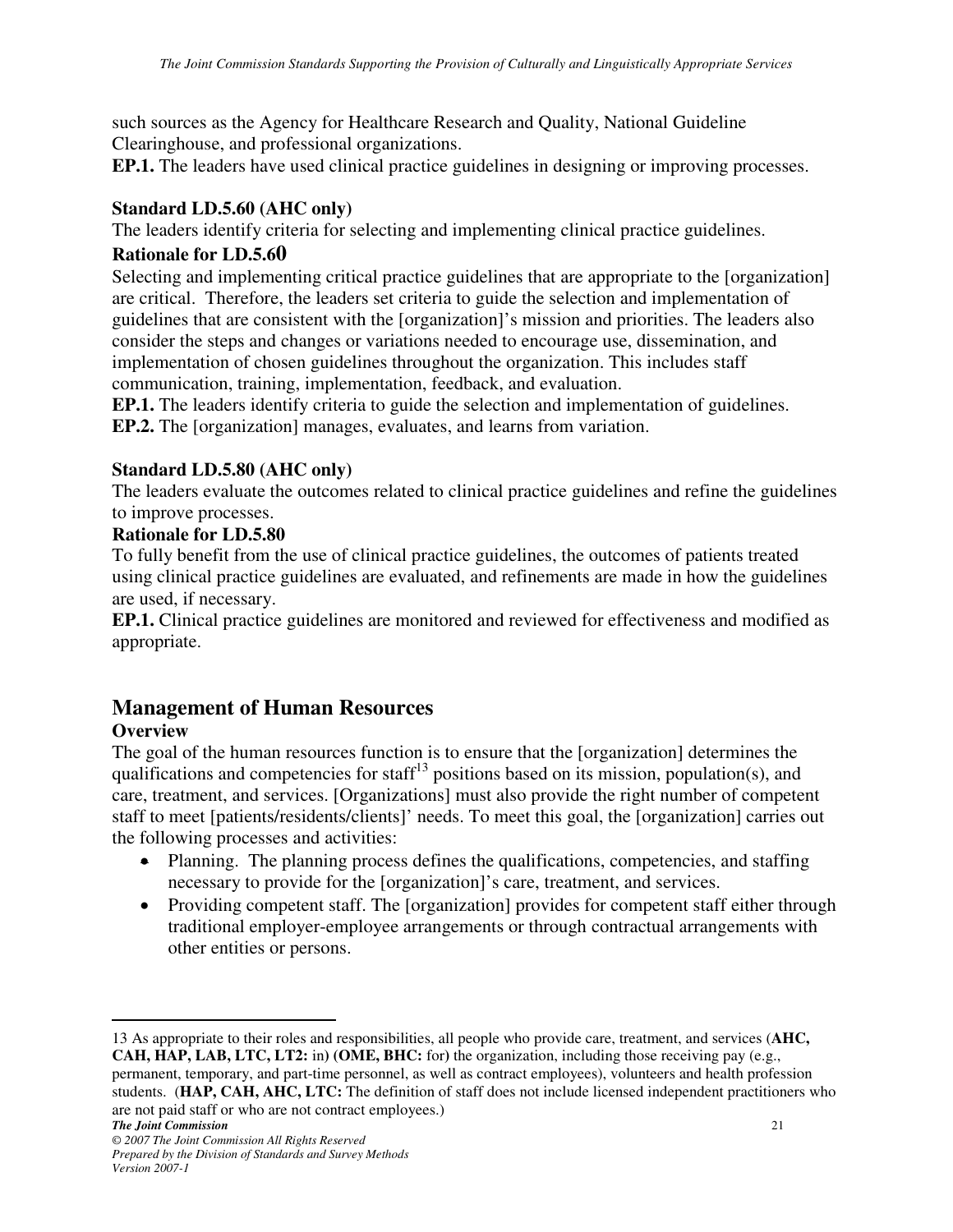- Orienting, training, and educating staff. The [organization] provides ongoing in-service and other education and training to increase staff knowledge of specific work-related issues.
- Assessing, maintaining, and improving staff competence. Ongoing, periodic competence assessment evaluates staff members' continuing abilities to perform throughout their association with the organization.
- Promoting self-development and learning. Staff is encouraged to pursue ongoing professional development goals and provide feedback about the work environment.

**Standard HR.1.10** The [organization] provides an adequate number and mix of staff (**AHC,**  LTC: and licensed independent practitioners) that are consistent with the [organization]'s staffing plan

**EP.1.** The [organization] has an adequate number and mix of staff (**AHC, LTC:** and licensed independent practitioners) to meet the care, treatment, and service needs of the [patients/residents/clients].

**Standard HR.1.20** Staff qualifications are consistent with his or her job responsibilities. **EP.1.** The [organization] defines the required competence and qualifications of staff in each program(s) or service(s).

**EP.2.** When the [organization] requires current licensure, certification, or registration, but these credentials are not required by law or regulation, the [organization] verifies these credentials at the time of hire and upon expiration of the credentials.

**EP.4.** The [organization] also verifies the education, experience, and competence appropriate for assigned responsibilities

**EP.5.** The [organization] also verifies information on criminal background if required by law and regulation or [organization] policy

**Standard HR.1.30 (HAP, LTC only)** The [organization] uses data from clinical/service screening indicators and human resource screening indicators to assess and continuously improve staffing effectiveness.

## **Rationale for HR.1.30**

Significant changes in nurse staffing level and the skill mix of nursing personnel in health care organizations raise questions about potential adverse effects on the quality and safety of patient care related to staffing effectiveness. The Joint Commission has developed a comprehensive approach to the management of staffing effectiveness that looks at staffing as more than just "numbers." The approach relies on data driven quality improvement principles and is objective and methodologically sound. Since the causes and consequences of diminished staffing effectiveness differ from organization to organization, the approach allows flexibility to reflect characteristics unique to individual heath care settings.

**EP.2.** The [organization] identifies the (**HAP:** units/divisions)(**LTC:** populations/settings) (no less than two) based on assessment of relevant information or risk, including

- Knowledge about staffing issues likely to impact [patient] safety or quality of care
- [Patient] population served
- Type of setting
- Review of existing data (e.g., incident logs, sentinel event data, performance improvement reports)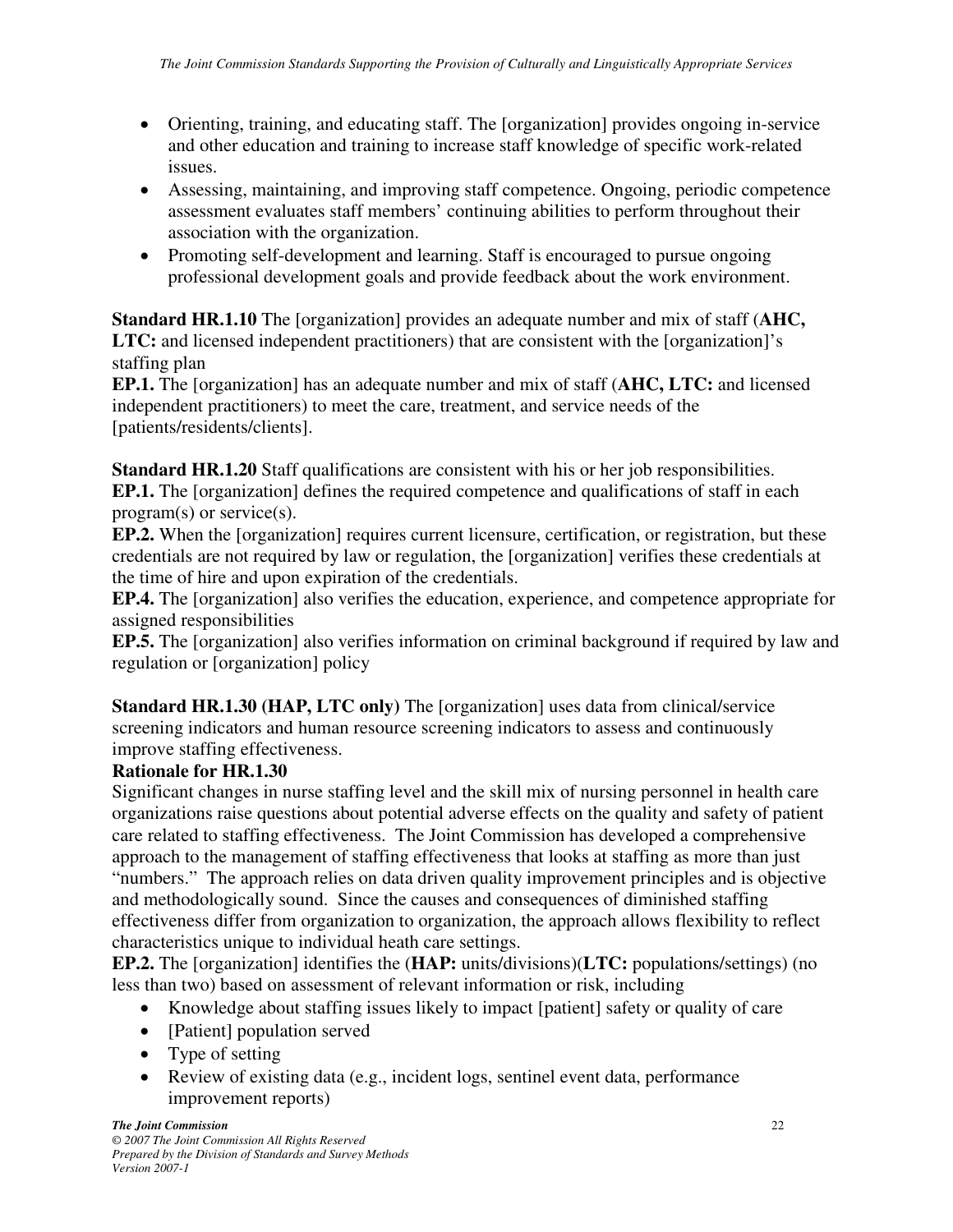• Input from clinical staff who provide [patient] care

*Note: If the [organization] has only one (HAP: unit/division)(LTC: population/setting), the [organization] need not apply these criteria.* 

## **Standard HR.2.10** The [organization] provides initial orientation.

## **Rationale for HR.2.10**

Orientation is a process in which initial job training and information is provided to staff (**LTC, AHC:** and licensed independent practitioners). Staff (**LTC, AHC:** and licensed independent practitioner) orientation promotes safe and effective job performance. Some elements of orientation need to occur before staff (**LTC, AHC:** and licensed independent practitioners) provide care, treatment, and services. Other elements of orientation can occur when staff (**LTC, AHC:** and licensed independent practitioners) are providing care, treatment, and services. **EP.1.** The [organization] determines what key elements of orientation should occur before staff **(LTC, AHC:** and licensed independent practitioners**)** provide care, treatment, and services. **EP.2.** The [organization] orients staff (**LTC, AHC:** and licensed independent practitioners) to the identified key elements prior to the provision of care, treatment, and services. **EP.3.** As appropriate, staff (**AHC, LTC:** and licensed independent practitioner) orientation

addresses the [organization]'s mission and goals.

**EP.4.** As appropriate, staff (**AHC, LTC:** and licensed independent practitioner) orientation addresses organizationwide policies and procedures (including safety and infection control) and relevant) (**AHC, HAP, LTC:** unit,)(**BHC**: service) (**AHC, HAP, LTC, OME:** setting,) or program-specific policies and procedures.

**EP.5.** As appropriate, staff **(AHC, LTC:** and licensed independent practitioner) orientation addresses specific job duties and responsibilities and service, setting, or program-specific job duties and responsibilities) related to safety and infection control.

**EP.7. (AHC,BHC, HAP, LTC only)** As appropriate, staff (**AHC, LTC:** and licensed independent practitioner) orientation addresses cultural diversity and sensitivity

**EP.8. (AHC,BHC, HAP, LTC only)** Staff orientation includes education about the rights of [patients] and ethical aspects of care, treatment, and services and the process used to address ethical issues.

**Standard HR.2.30** Ongoing education, including in-services, training, and other activities, maintains and improves staff competence.

**EP.1.** Staff training occurs when job responsibilities or duties change

**EP.2.** Staff participate in ongoing in-services, training, or other activities to increase knowledge of work-related issues

**EP. 3.** Ongoing in-services and other education and training of staff are appropriate to the needs of the population(s) served and comply with law and regulation

**EP .7.** Ongoing in-services or other staff education are offered in response to learning needs identified through performance improvement findings and other data analysis (that is, data from staff surveys, performance evaluations, or other needs assessments)

**EP.13. (BHC-OTP only)** Staff is trained in the specific characteristics and needs of women participating in the program.

**EP. 17. (OME only)** When patient assignments change, the organization familiarizes newly assigned staff or volunteers with the physical, psychosocial, and environmental aspects of care,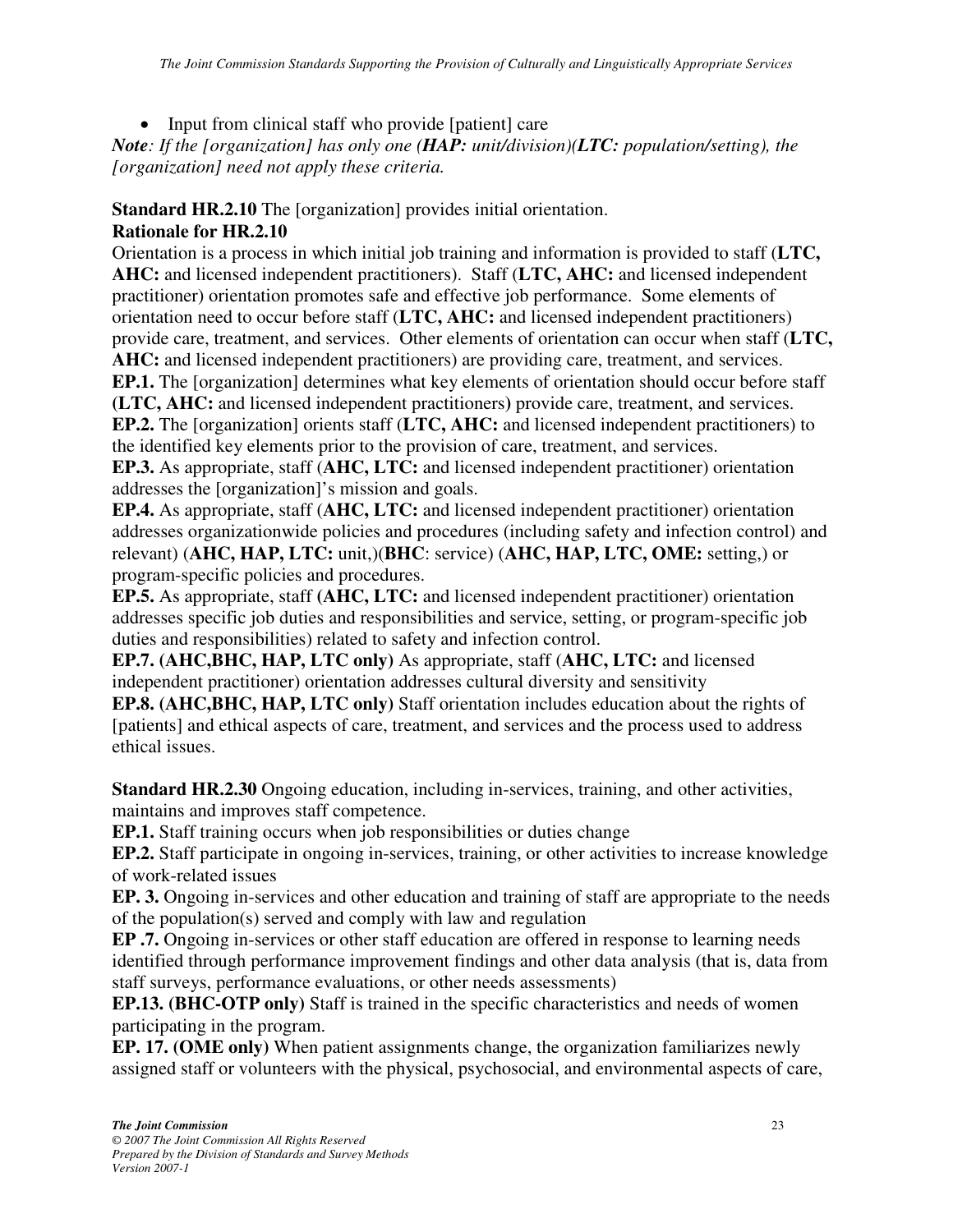treatment, and services, including patient needs; their specific responsibilities; and the specific care, treatment, and services they are to provide.<sup>14</sup>

**Standard HR.3.10** Staff competence to perform job responsibilities is assessed, demonstrated, and maintained.

#### **Rationale for HR.3.10**

Competence assessment is systematic and allows for a measurable assessment of the person's ability to perform required activities. Information used as part of competence assessment may include data from performance evaluations, performance improvement, and aggregate data on competence, as well as the assessment of learning needs.

**EP.1.** The competence assessment process for staff is based on the population(s) served **EP.2.** The competence assessment process for staff is based on the defined competencies to be required

**EP.3.** The competence assessment process for staff is based on the defined competencies to be assessed during orientation

**EP.4.** The competence assessment process for staff is based on the defined competencies that need to be assessed and reassessed on an ongoing basis, based on techniques, procedures, technology, equipment, or skills needed to provide care, treatment, and services

**EP.8.** The [organization] assesses and documents staff's ability to carry out assigned responsibilities safely, competently, and in a timely manner upon completion of orientation.

**EP.9.** The [organization] assesses staff according to its competence assessment process.

**EP.10.** When improvement activities lead to a determination that a person with performance problems is unable or unwilling to improve, the [organization] takes appropriate action (which may include modifying the person's job assignment).

**EP.11. (BHC only)** Providers who are not licensed independent practitioners receive case or clinical supervision for the care, treatment, and service modalities they provide.

**EP.12. (BHC only)** The need for supervision, as well as the scope and depth of that supervision, is related to age, needs of the populations served, and staff experience.

**Standard HR.3.20** The [organization] periodically conducts performance evaluations. **EP.1.** The [organization] conducts performance evaluations periodically at time frames identified by the [organization] (at a minimum, at least once in the three-year accreditation cycle). **EP.2.** Performance is evaluated based on the performance expectations described in job descriptions (**AHC, LTC:** or through the privileging process) (**BHC:** or defined in delineated clinical responsibilities).

**EP.4.** Performance evaluations are documented.

**Standard HR.3.40 (For BHC Foster Care only)** The agency has a sufficient number of qualified staff.

**EP.3.** Staff demonstrates cultural competence and age-specific competence.

*The Joint Commission* 24 14 Familiarizing newly assigned staff to a patient may include verbal or written instruction and demonstration. This activity may occur in the [patient]'s home.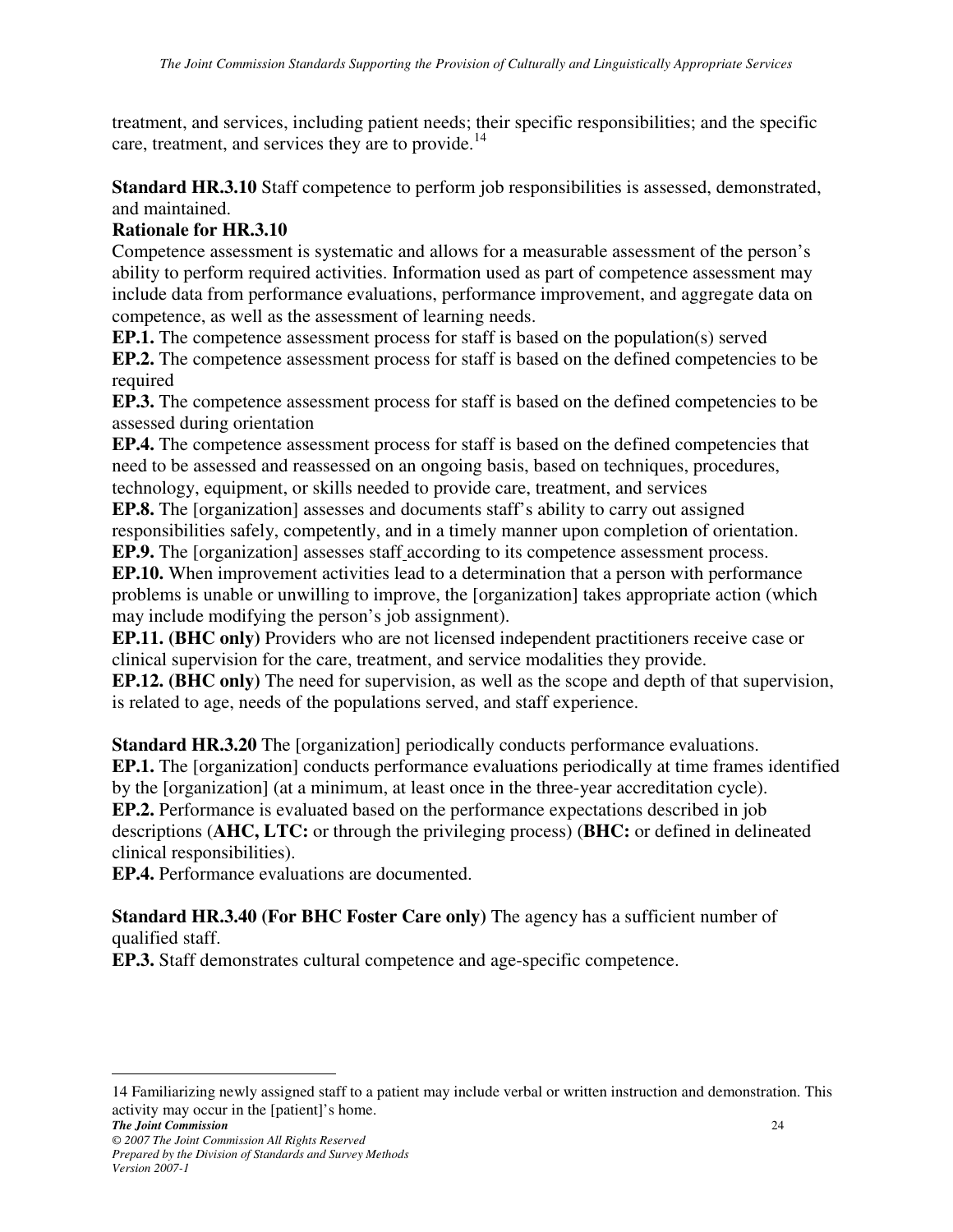## **Managing the Environment of Care**

**Standard EC.8.10** The organization establishes and maintains an appropriate environment **(OME:** within the organization's buildings**)**.

#### **Rationale for EC.8.10 (BHC, HAP, LTC only)**

**BHC:** It is important that the physical environment be therapeutic and enhance the self-image of clients. The physical structure, grounds, and space should be designed and maintained to meet the needs of clients and their families and contribute to the enhancement of the [organization]'s neighborhood and community.

**HAP:** It is important that the physical environment is functional and promotes healing and caring. Certain key physical elements in the environment can be significant in their ability to positively influence patient outcomes and satisfaction and improve patient safety. These elements can also contribute in creating the way the space feels and works for patients, families, visitors, and staff experiencing the care, treatment, and service delivery system.

LTC: It is important that the physical environment is functional and promotes caring. It should contribute to relieving loneliness, boredom, and hopelessness.<sup>15</sup> The environment should also encourage independence and promote quality of life.

**EP.1.** Interior spaces should be the following:

- Appropriate to the care, treatment, and services provided and the needs of the [patients] related to age and other characteristics
- (**BHC, HAP, LTC:** Include closet and drawer space provided for storing personal property and other items provided for use by [patients]. Lockers, drawers, or closet space is provided for [patients] who are in charge of their own personal grooming and who wear street clothes (for example, behavioral health care [patients] who wear street clothes and are expected to meet their personal grooming needs))
- (**BHC, LTC:** Allow for good recreational interchange, consider personal preferences when feasible, and accommodate equipment, such as wheelchairs, that are necessary to activities of daily living)
- (**HAP:** For hospital settings that provide longer term care (more than thirty days), allow for good recreational interchange, consider personal preferences when feasible, and accommodate equipment, such as wheelchairs, that are necessary to activities of daily living)
- (**LTC:** Have equipment for rehabilitation and activities adequate to accomplish goals without compromising the environment's safety)
- (**HAP:** For hospital settings that provide longer term care (more than thirty days), have equipment for rehabilitation and activities adequate to accomplish goals without compromising the environment's safety)

*The Joint Commission* 25 *© 2007 The Joint Commission All Rights Reserved Prepared by the Division of Standards and Survey Methods Version 2007-1* 

<sup>15</sup> A powerful tool for improving the quality of life for the elderly is "**The Eden Alternative**™". Part of its mission statement is to relieve loneliness, boredom, and hopelessness. Additional information about its concepts can be found at www.edenalt.com.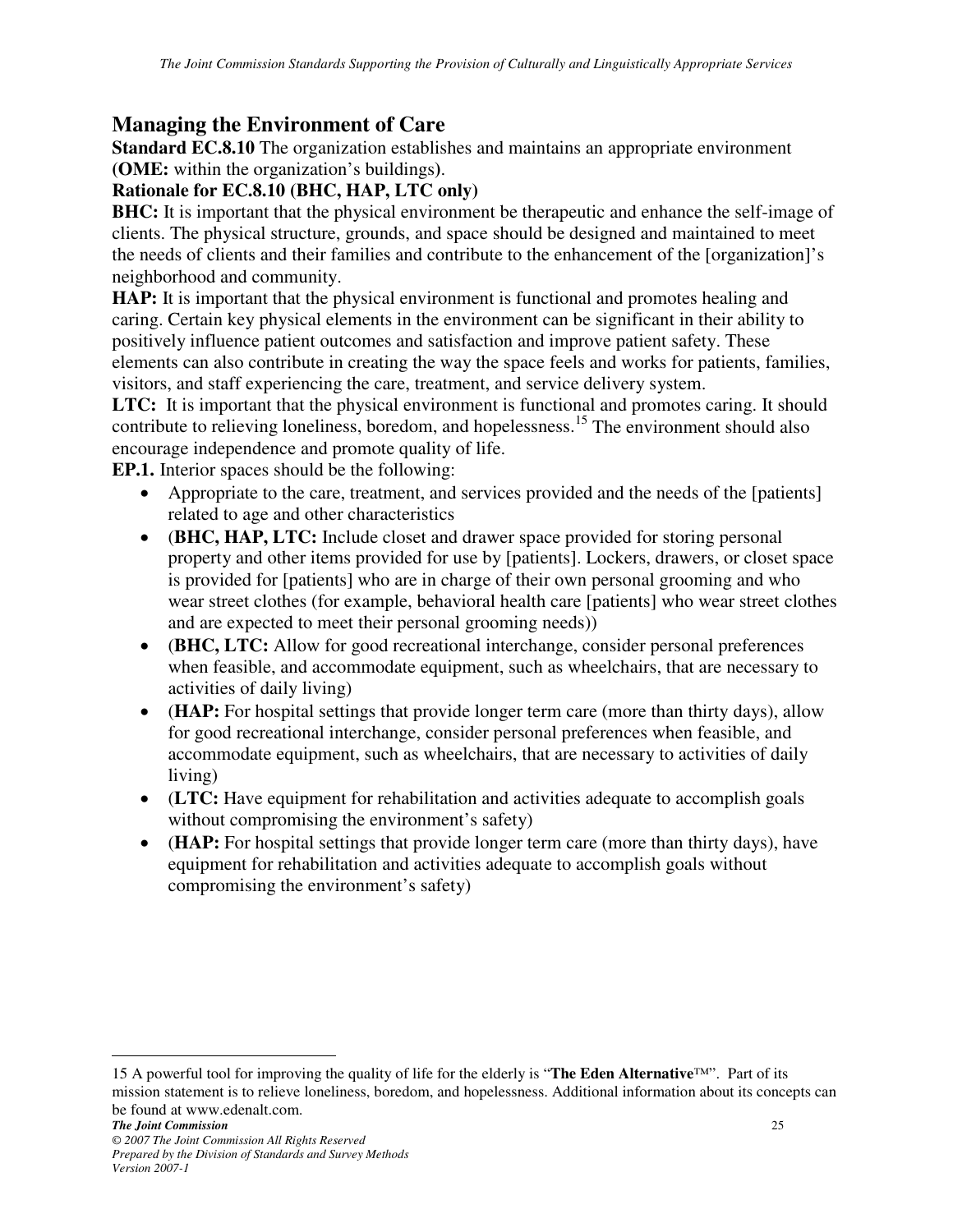## **Management of Information**

**Standard IM.6.10 (OME only)** The organization initiates and maintains a record for patients. **(AHC, BHC, HAP, LTC only)** The [organization] has a complete and accurate [medical record] for [patient/resident/client]s assessed, cared for, treated, or served.

#### **Rationale for IM.6.10**

[Patient/resident/client]-specific data and information are contained in the [medical record], (**HAP:** both inpatient and outpatient,) to facilitate [patient/resident/client] care, treatment, and services; serve as a financial and legal record; aid in research; support decision analysis; and guide professional and [organization] performance improvement. This information is maintained as a paper record or as electronic (**AHC, HAP, LTC, OME:** health)(**BHC:** clinical/service) information.<sup>16</sup>

*Note: There are no elements of performance that address issues of language or culture, but the rationale for the standard explains the intent of medical record information.* 

#### **Standard IM.6.20**

Records contain [patient/resident/client]-specific information, as appropriate, to the care, treatment, and services provided.

**EP.2. (AHC, BHC, HAP, LTC only)** [Medical record]s contain, as applicable, the following demographic information:

- **AHC:** Patient's name, gender, address, phone number, date of birth, height and weight, and the name and phone number of any legally authorized representative
- **BHC:** Client's name, address, date of birth, sex, race or ethnic origin, next of kin, education, marital status, employment, and the name and phone number of any legally authorized representative
- **HAP:** Patient's name, sex, address, date of birth, and authorized representative
- **LTC:** Resident's name, address, date of birth, religion, marital status, social security number, gender, and the name of any legally authorized representative
- **AHC and HAP:** Legal status of [patients] receiving behavioral health care services
- **BHC:** Legal status of clients
- **LTC**: Resident's legal status
- **AHC, BHC, HAP, LTC:** The [patient/resident/client]'s language and communication needs.

**EP.3. (AHC, BHC, HAP, LTC only)** [Medical record]s contain, as applicable, the following information:

- Evidence of known advance directives (**AHC, BHC:** when indicated)
- Evidence of informed consent (**AHC, HAP, LTC:** when required by [organization] policy)
- (**LTC**: Orders, renewal of orders, and documentation that resuscitative services are to be withheld or life-sustaining treatment withdrawn)

*The Joint Commission* 26  $\overline{a}$ <sup>16</sup> Electronic (AHC, CAH, HAP, LTC, OME: health)(BHC: clinical /service) information A computerized format of the **(AHC, CAH, HAP, LTC, OME:** health**)(BHC:** clinical /service**)** care information in paper records that is used for the same range of purposes as paper records, namely to familiarize readers with the [patient]'s status; document care, treatment, and services; plan for discharge; document the need for care, treatment, and services; assess the quality of care, treatment, and services; determine reimbursement rates; justify reimbursement claims; pursue clinical or epidemiological research; and measure outcomes of the care, treatment, and service process.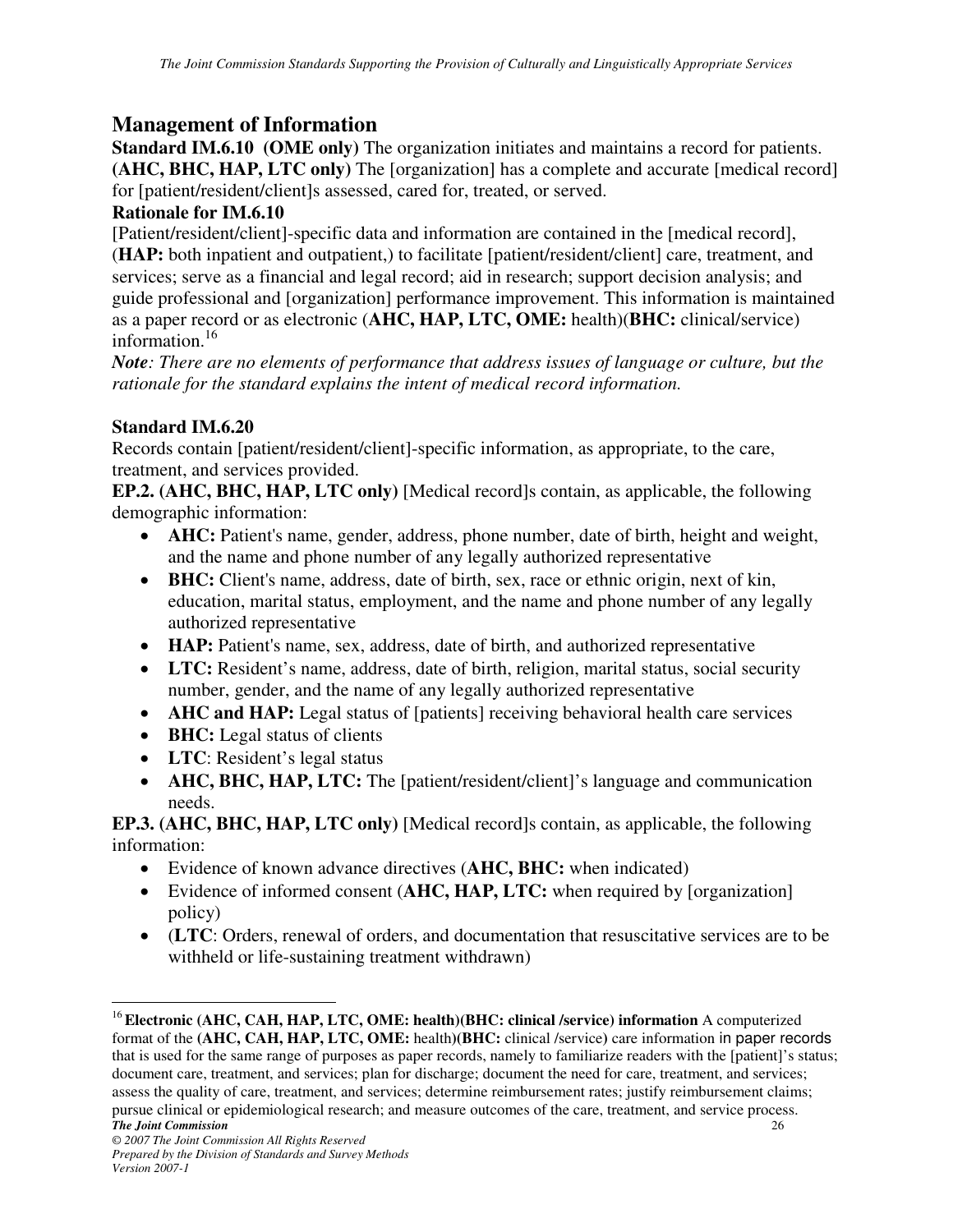- (**BHC:** Documentation of protective services when provided)
- (**BHC:** Documentation of client and, as appropriate, family involvement in the care, treatment, and services)
- (**BHC:** When more than one member of the family is receiving care, treatment, and services, a separate record is maintained on each family member involved)
- (**BHC:** Information on unusual occurrences, such as care, treatment, and service complications, accidents or injuries to the client, procedures that place the client at risk or cause pain, other illnesses or conditions that affect care, treatment, and services, and the client's death)
- (**BHC:** Documentation of client, family, or guardian consent for admission, care, treatment, services, evaluation, continuing care, or research)
- (**BHC:** Indications for and episodes of special procedures)
- (**LTC:** Discharge plan, or the reason for lack of an ongoing plan when discharge potential does not exist)
- (**AHC, BHC, LTC:** Referrals or communications made to external or internal care providers and community agencies)
- (**LTC:** Physician's summary and the resident's final diagnosis when the resident is admitted from either a hospital or another health care organization)
- (**AHC:** Treatment summaries and other pertinent documents to promote continuity of care)
- **(AHC:** Documentation of clinical research interventions that is distinct from entries related to regular patient care)
- (**AHC, BHC, HAP**: Records of communication with the [patient/resident/client] regarding care, treatment, and services, for example, telephone calls or email)
- (**AHC, BHC, HAP**: [Patient/resident/client]-generated information (for example, information entered into the record over the Web or in previsit computer systems))

**EP.7. (OME only)** The following demographic information is included in the patient record:

- Name, sex, address, phone number, and date of birth; the name of any legally authorized representative; and the name and telephone number of the family member to be contacted in the event of emergency or death
- The patient's language and communication needs, as applicable

**Standard IM.6.60** The [organization] provides access to relevant information from a [patient's/resident's/client's] record when needed for use in [patient/resident/client] care, treatment, and services.

## **Rationale for IM.6.60**

To facilitate continuity of care, providers have access to information about all previous care, treatment, and services provided to a [patient/resident/client] by the [organization].

**EP.1.** The [organization] has a process to track the location of all components of the [medical record].

**EP.2.** The [organization] uses a system to assemble required information or make available a summary of information relative for [patient/resident/client] care, treatment, and services provided.